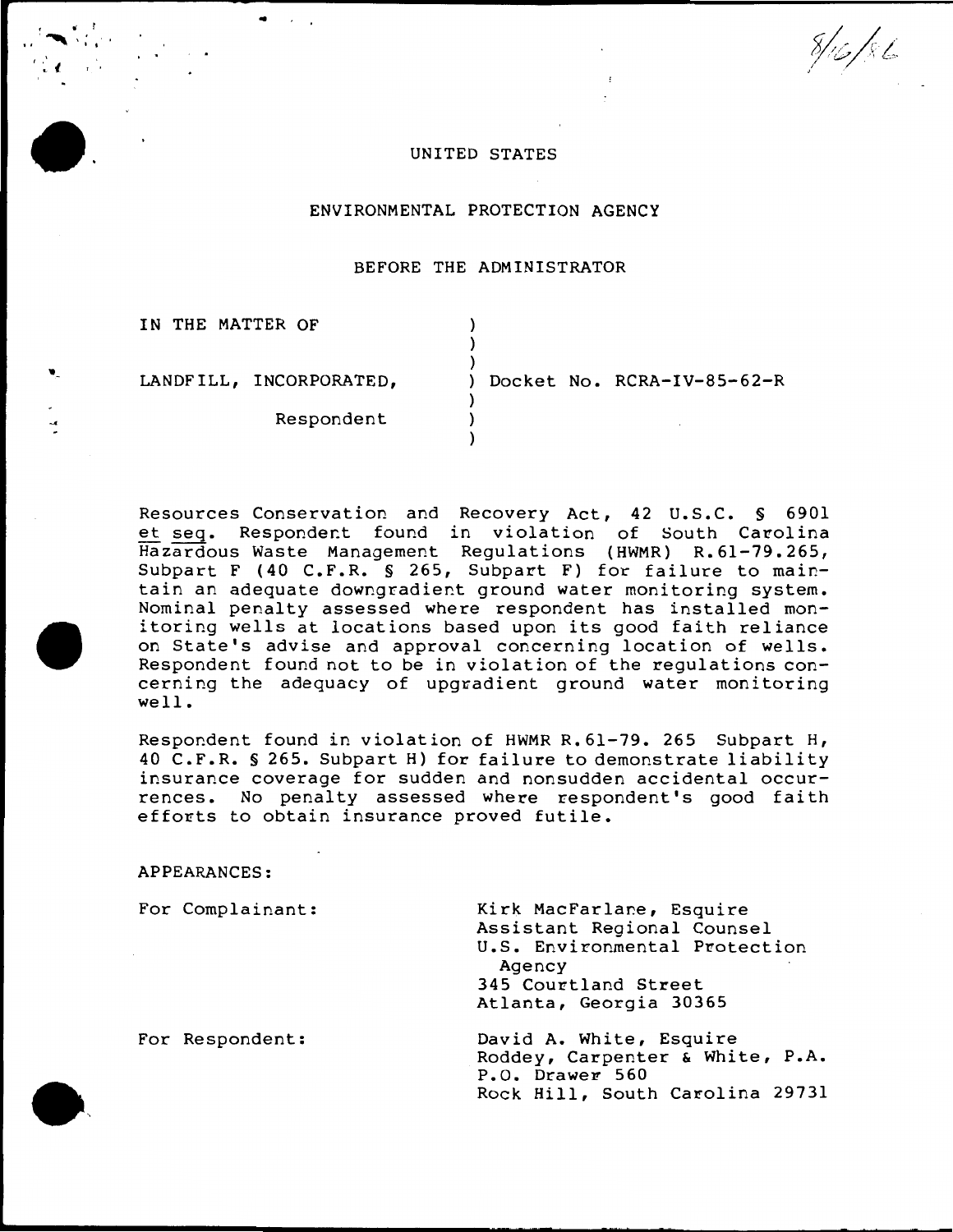## INITIAL DECISON

### Introduction:

. :  $\bullet$  .

•

• .l

This matter had it genesis in a complaint issued by the u.s. Environmental Protection Agency (EPA) on September 26, 1985 pursuant to Section 3008 of the Resource Conservation and Recovery Act (RCRA), as amended, 42 U.S.C. § 6928.\*

The complaint states South Carolina (State) enacted a Hazardous Waste Management Act and promulgated implementing regulations designated as Hazardous Waste Management Regulations. (HWMR). On February 25, 1981, the State was granted interim authorization to carry out Phase 1 of its hazardous

## \* Pertinent provisions of Section 3008 are:

Section  $3008(q)$ : "Civil penalty - Any person who violates any requirement of this subchapter shall be liable to the United States for civil penalty in an amount not to exceed \$25,000 for each such violation. Each day of such violation shall, for purposes of this subsection, constitute a separate violation."

 $-2-$ 

Section  $3008(a)(1)$ : "Compliance orders. - . . . whenever on the basis of any information the Administrator determines that any person has violated or is in violation of any requirement of this subchapter the Administrator may issue an order assessing a civil penalty for any past or current violation, requiring compliance immediately or within a specified time period or both  $\cdots$  .  $\cdots$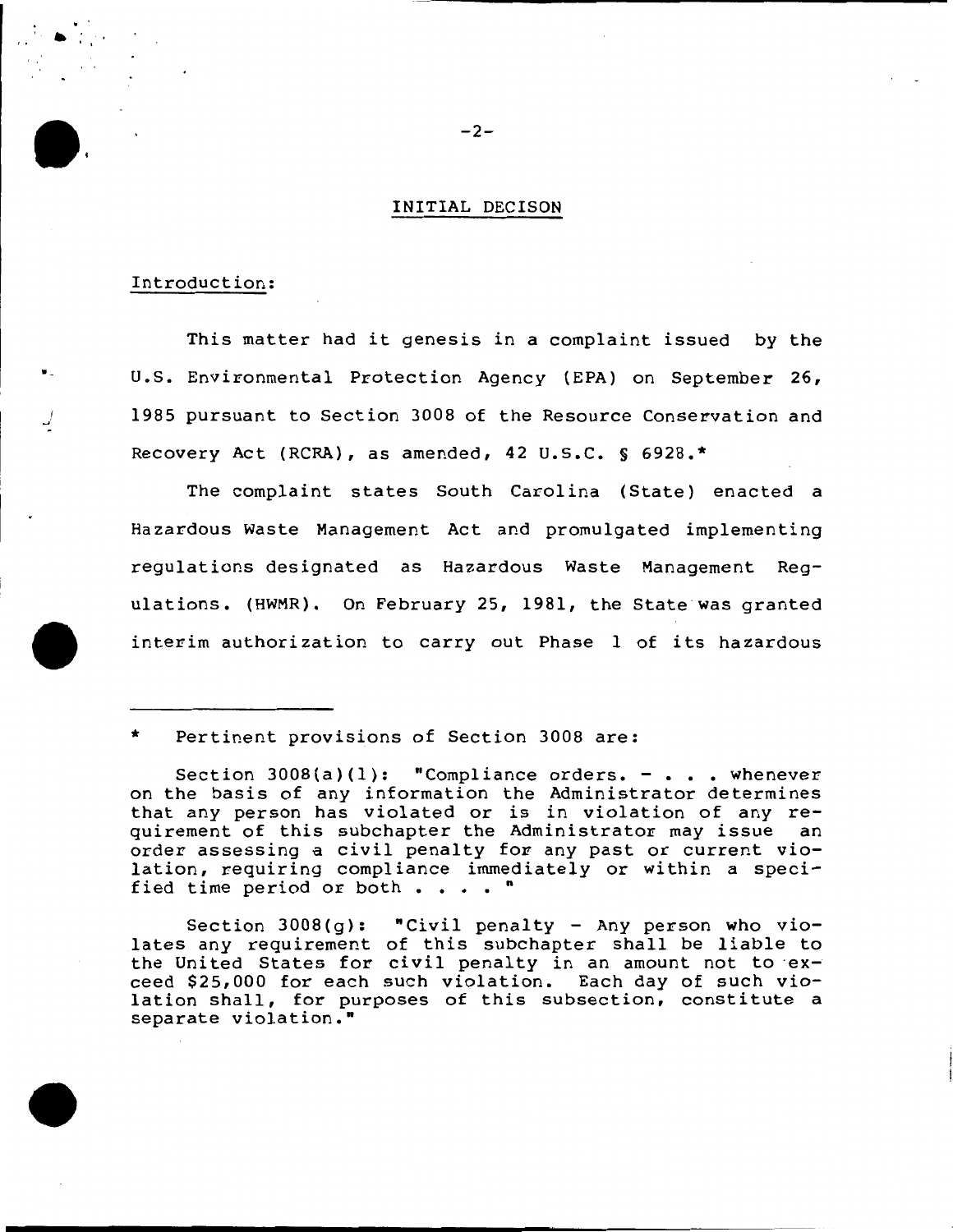waste program in lieu of the federal program. In pertinent part, the complaint alleged that following a review of respondent's facility file maintained by the State's Department of Health and Environmental Control (DHEC) respondent is charged with the following violations: (1) Failing to maintain an adequate ground water monitoring program as required of an owner or operator of a surface impoundment, landfill, or land treatment facility in violation of R. 61-79. 265 Subpart F of the HWMR, 40 C.F.R. § 265 Subpart F, and (2) Failing to maintain adequate financial assurance for closure and postclosure and by failing to demonstrate liability insurance coverage for sudden and nonsudden accident occurrences, in violation of R.61-79.265 Subpart H. of the HWMR and 40 C.F.R. § 265 Subpart H. The complaint proposes a total penalty against respondent of \$29,500, in addition to a compliance order requiring respondent to take certain actions. An answer to the complaint. was served on October 30, 1985, and an evidentiary hearing was held on April 1 and 2, 1986 in Columbia, South Carolina.

I *.J* 

' '

All arguments raised in Briefs have been reviewed and assessed. Those questions not discussed specifically herein

 $-3-$ 

ł,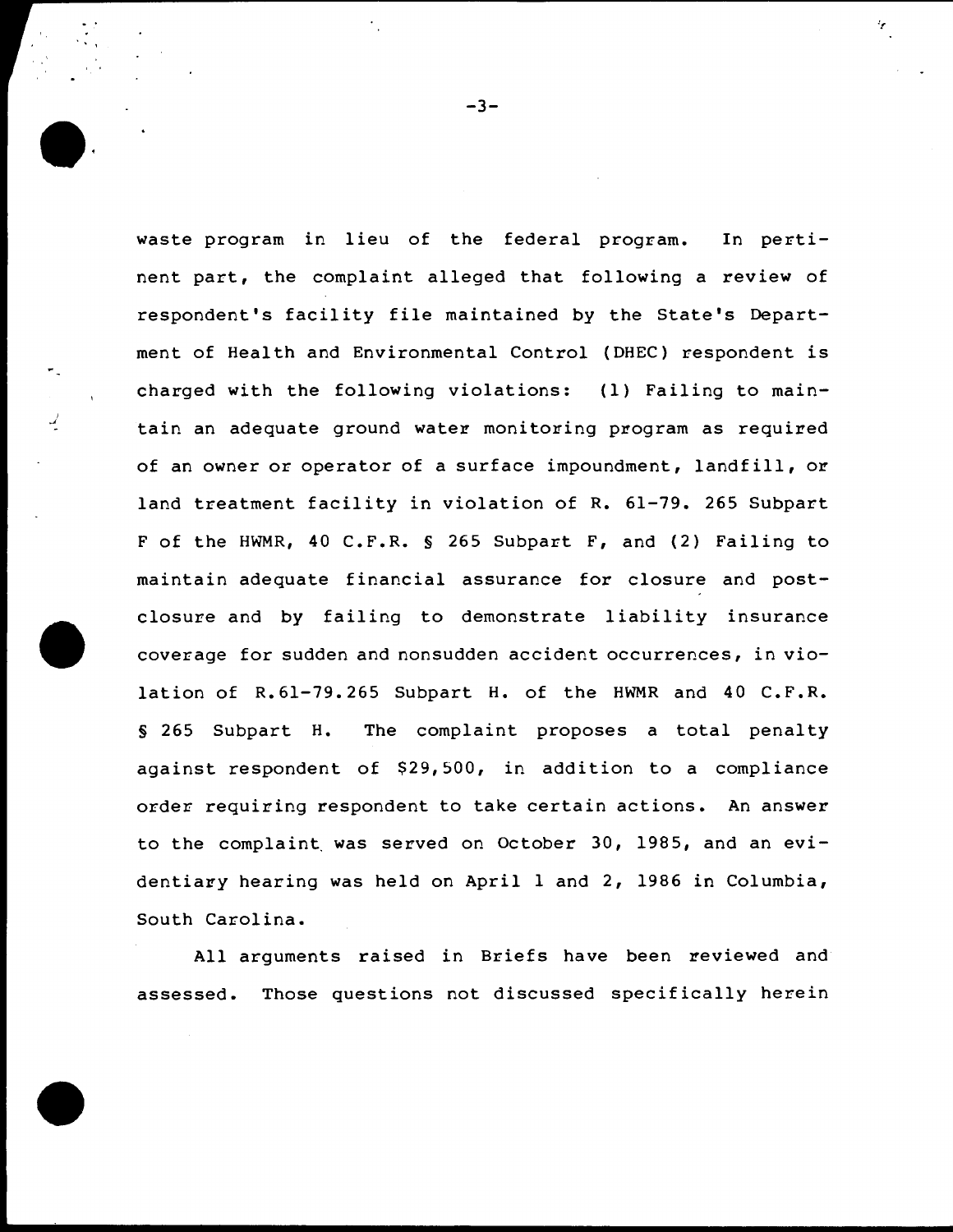are found either not to be of sufficient relevancy or import for the resolution of the issues presented.

#### ANALYSIS AND FINDINGS OF FACT

### Ground Water Monitoring:

 $:$   $\cdot$ 

Based upon a review of the evidence these are the findings of fact.\* Respondent owns an inactive landfill site located at 21 Bypass, Chester, South Carolina. The respondent's property was originally purchased in 1972 to bury the sludges from the still bottoms of a distillation process. The waste disposed of was placed in 55 gallon metal drums, and placed within either of the two cells comprising the landfill. The cells had no man-made liners in the bottom of the units to inhibit or prevent the release of free liquids to the underlying soil and eventually to shallow groundwater. The landfill ceased to receive and bury waste after approximately June 1981.

The findings necessarily embrace an evaluation of the credibility of witnesses testifying upon particular issues. This involves more than observing the demeanor of a witness. It also encompasses an evaluation of his testimony in light of its rationality or internal consistency and the manner in which it blends with other evidence. Wright & Miller, Federal Practice and Procedure § 2586 (1971).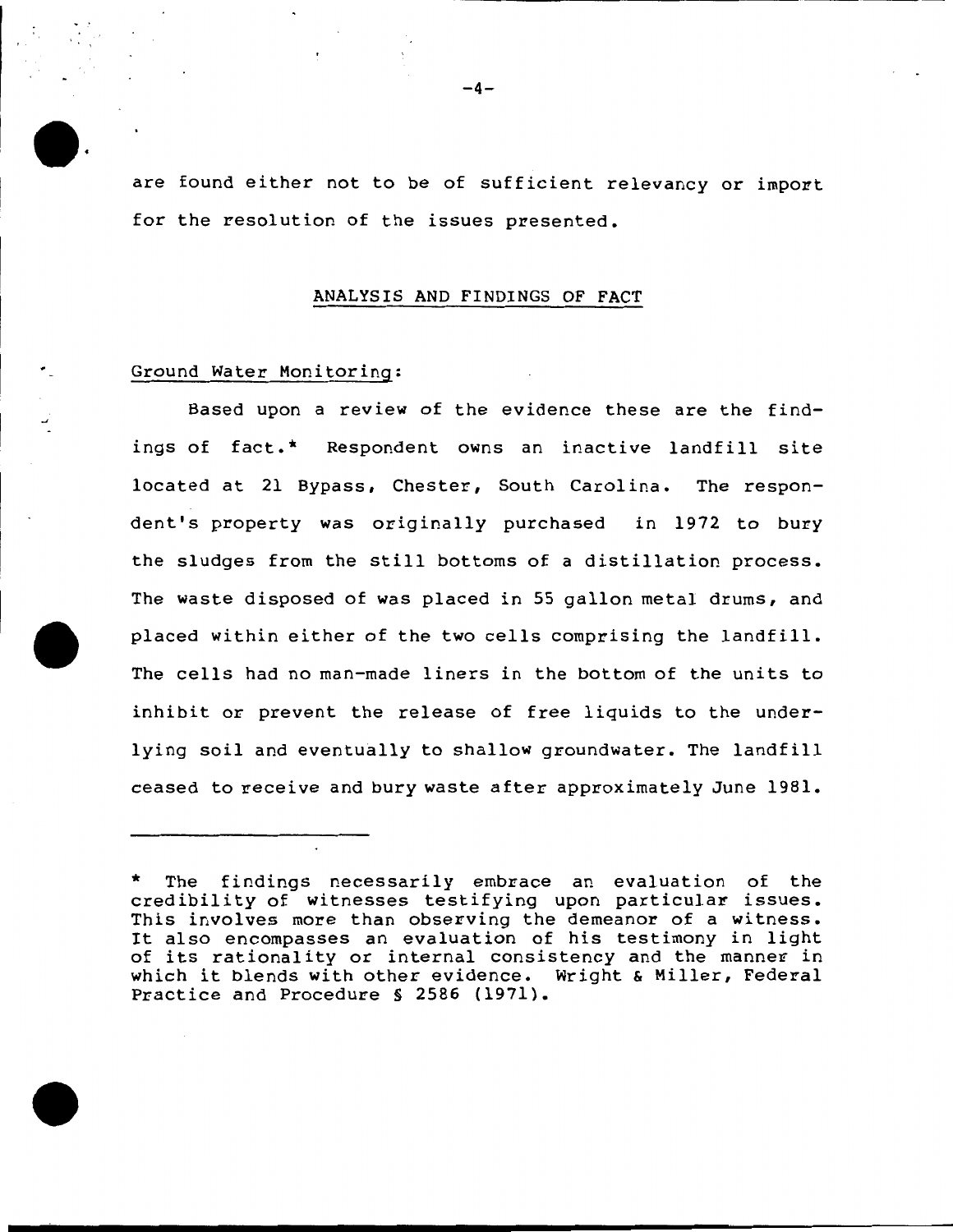Each of the two cells or units, having an irregular rectangular shape, is approximately 400 plus feet by 300 feet in area. The distance separating the cells varies from 250 to 300 feet. There was testimony that the distance from the westerly edge of the western cell to the easterly edge of the eastern cell is almost 2,000 feet. However, using the scale on the pertinent plat, or map, of the facility, the overall distance would be approximately  $1,300$  feet. (Answer at  $1; Ex.$ C-lA; Tr. at 59-60, 63-65, 330-332).

There are two downgradient monitoring wells, designated as "A" and "B" servicing the westerly cell, and two downgradient wells for the easterly cell known as "C" and "D". These wells are located north of the respective cells. Situated generally between and south of the cells is upgradient well "E." It is located 120 feet southeast of the westerly cell and 539 feet southwest of the easterly cell.\* Respondent engaged the engineering firm of Froehling & Robertson (F&R) in the fall of 1982 to install the monitoring wells (sometimes wells). A series of communications followed between F&R and DHEC. In the



'.

<sup>\*</sup> There are two unnamed wells near the westerly cell which were installed in 1977 by the State DHEC. (Tr. at 50). These wells are not in issue in this proceeding.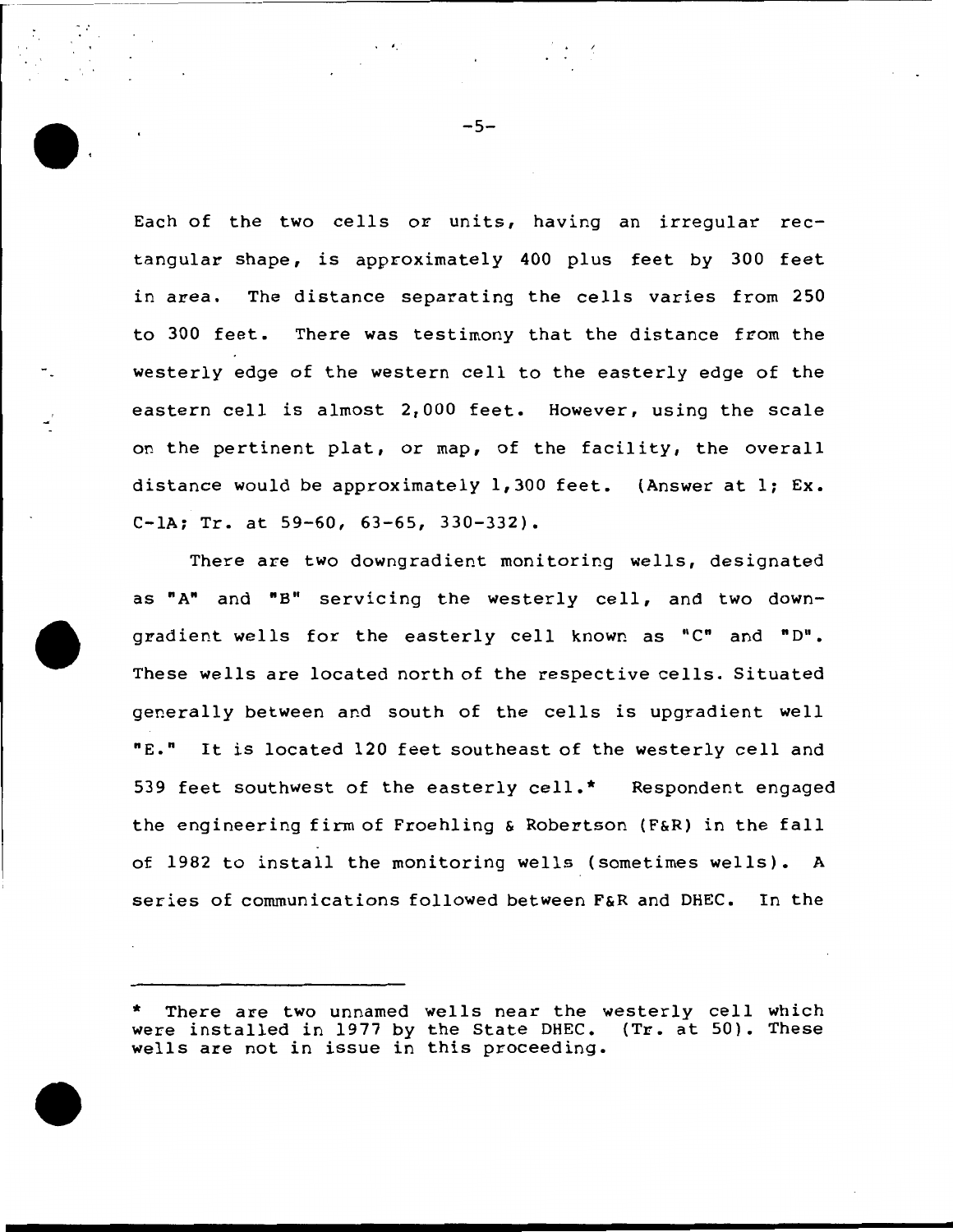early part of 1983, DHEC placed its imprimatur on the proposed installation, approving completely the number of wells and their location about the site. The wells were installed in June 1983. (Ex. C-1A, R-10; Tr. 128-129, 332-340).

There is some question concerning how far the wells are from the cells. Respondent's Exhibit 11 is a plat of respondent's landfill surveyed on March 15, 1985 by Ashmark Land Surveyors. It does not reflect the distances from the wells to the respective cells. However, using the scale on the plat, the following are the approximate distances from wells to respective cells: Well A, 75 feet; well B, 50 feet; well C, 50 feet; well D, 100 feet; and well E, 75-100 feet. Complainant's Exhibit 1-A is a plat of respondent's landfill surveyed by Neyer, Tiseo and Hindo (NTH) on October 9, 1985. This Exhibit specifically shows the distances from the westerly and easterly cells to well E as stated above. This plat also reflects a scale, and using it the following are the approximate distances from the wells to the respective cells: Well A, 200 feet; well B, 125 feet; well C, 100 feet; and well D, 250 feet. It is found that complainant's Exhibit 1-A reflects more accurately the well/cell distances because, unlike respondent's Exhibit 11, it states with exactitude the location of at least one of the wells (E) indicating greater veracity in using

-6-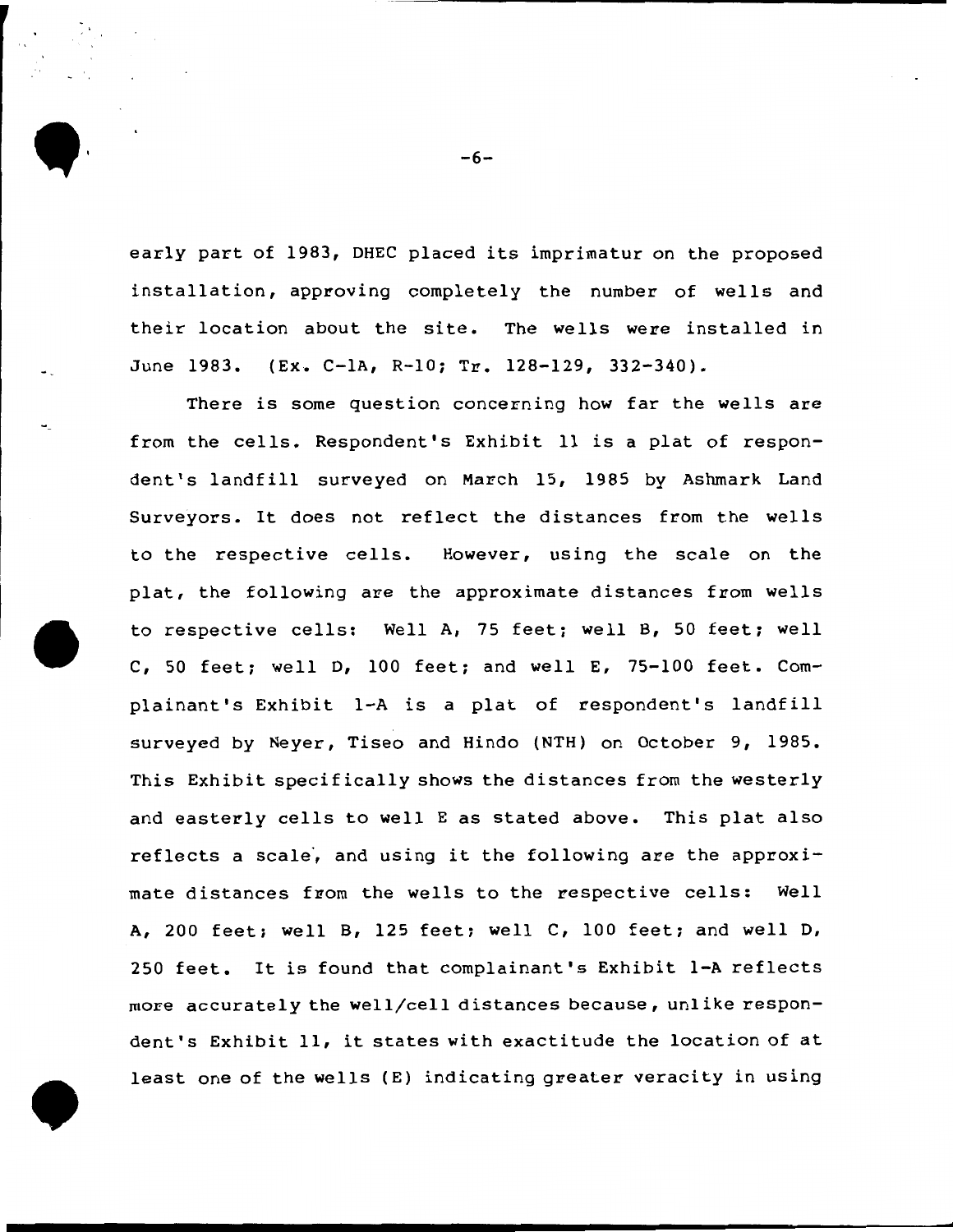its scale to determine the distances from the cells to the other wells.

-7-

In a series of communications beginning on August 11, 1983, DHEC advised respondent of purported ground water monitoring deficiencies which, pertinent to this proceeding, primarily concerned upgradient well E. Respondent was informed that this well "apparently" had been affected by the facility and was not representative of natural ground water quality. The downgradient wells were not involved in these communications. (Ex. C-1, C-2, C-5, C-6, C-7). DHEC conducted a ground water Status Standards Inspection (SSI) of respondent's facility on September 5, 1985. In significant part, the SSI stated that well E "may" not be representative of the natural groundwater quality. By letter of September 30, 1985, which was subsequent to the issuance of the complaint, respondent was informed by DHEC of the alleged dificiencies revealed in the SSI, and that the matter was being referred to Region IV for posssible enforcement action. (Ex. C-9). Prior to this, Donald Stone (Stone) of EPA, and James Furr (Furr) of DHEC, had been in close communication for some months, almost on a daily basis, concerning the ostensible ground water problems. Furr informed Stone by telephone that well D was dry and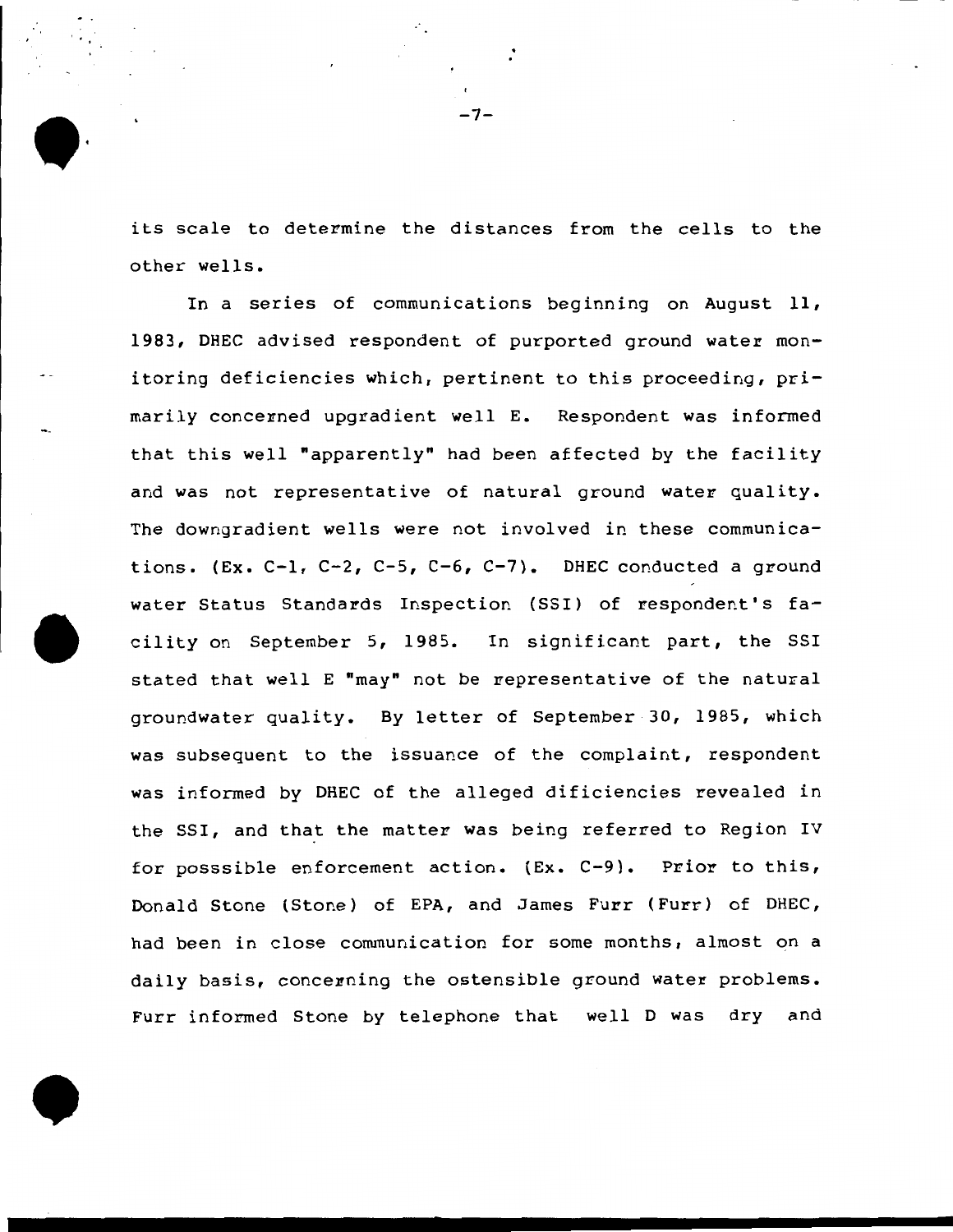the purported questionability of well E's capability of producing data for a comparison analysis. (Tr. 44, 162, 176-178, 180).

The conductivity of flow through the soil, or flow rate, between the cells and the wells in layman's language ranges from approximately one-tenth of a foot to one foot per year. For example, any migration of waste from the cell to well A would take at least 200 years. Considering the large frontal area of the cells, there are only two wells (B and C) that are both functional and strategically located, but because of their distance from the cells detection of migrating waste would take 125 and 100 years, respectively. The proceeding was commenced without EPA having knowledge of the flow rate. Respondent asserts that it became aware of the problems concerning the distances to wells A, B,C, and D for the first time at the hearing. This is probably true. However, respondent was advised on Deember 18, 1985, after the complaint was issued, but before the hearing commenced, that EPA wanted respondent to install eight new downgradient wells. This was sufficient to alert respondent that there may be a problem with the present downgradient wells. EX. R-1; at 52-54, 59, 60-61, 110-116, 346-347).

Well E has higher levels of certain metals than the downgradient wells. This could mean that something is affecting the water quality on the upgradient side of the wells. Some

-8-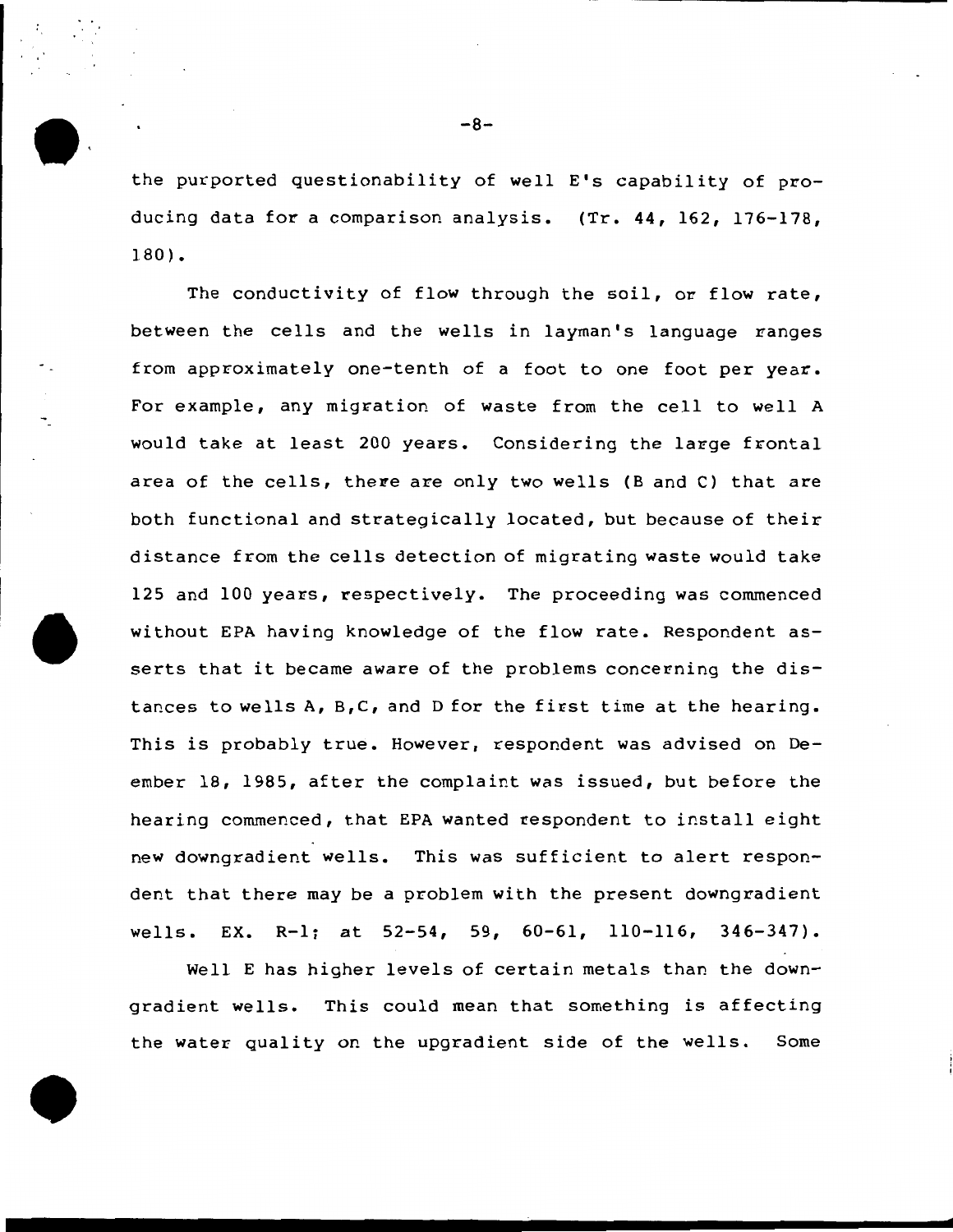of the possible reasons for this could be mounding which, on a very local basis, could result in the reversal of ground water flow. Another likelihood could be that the area where well E is located was originally contaminated by waste being accidentally spilled there prior to being put into the cell. Another possibility for well  $E$ 's condition could be runoff. Also, well E could be adversely affected by pollutants originating from higher upgradient sources. In EPA's opinion a more accurate picture of the upgradient situation may possibly be obtained by placing such a well farther away from the landfill cells than that of the present location of well E. This, however may require the placing of such a well on land not owned by respondent. (Tr. at 43-44, 72-75, 93-94, 100, 231).

The data produced by well E is not the result of migration from the cells or landfill for two reasons. First, well E is upgradient, and absent most unusual circumstances, not shown here, liquids do not flow to a ligher level. Second, even if this existed, considering the distance of well E from the cells, it would take a minimum of 120 years for the waste to migrate to the cell from the landfill. (Tr. at 146). This is corroborated, in part, by respondent's Exhibit 13, a report dated October 14, 1985, after the complaint was issued, from the consulting engineering firm of NTH. Though this Exhibit stated

-9-

. ..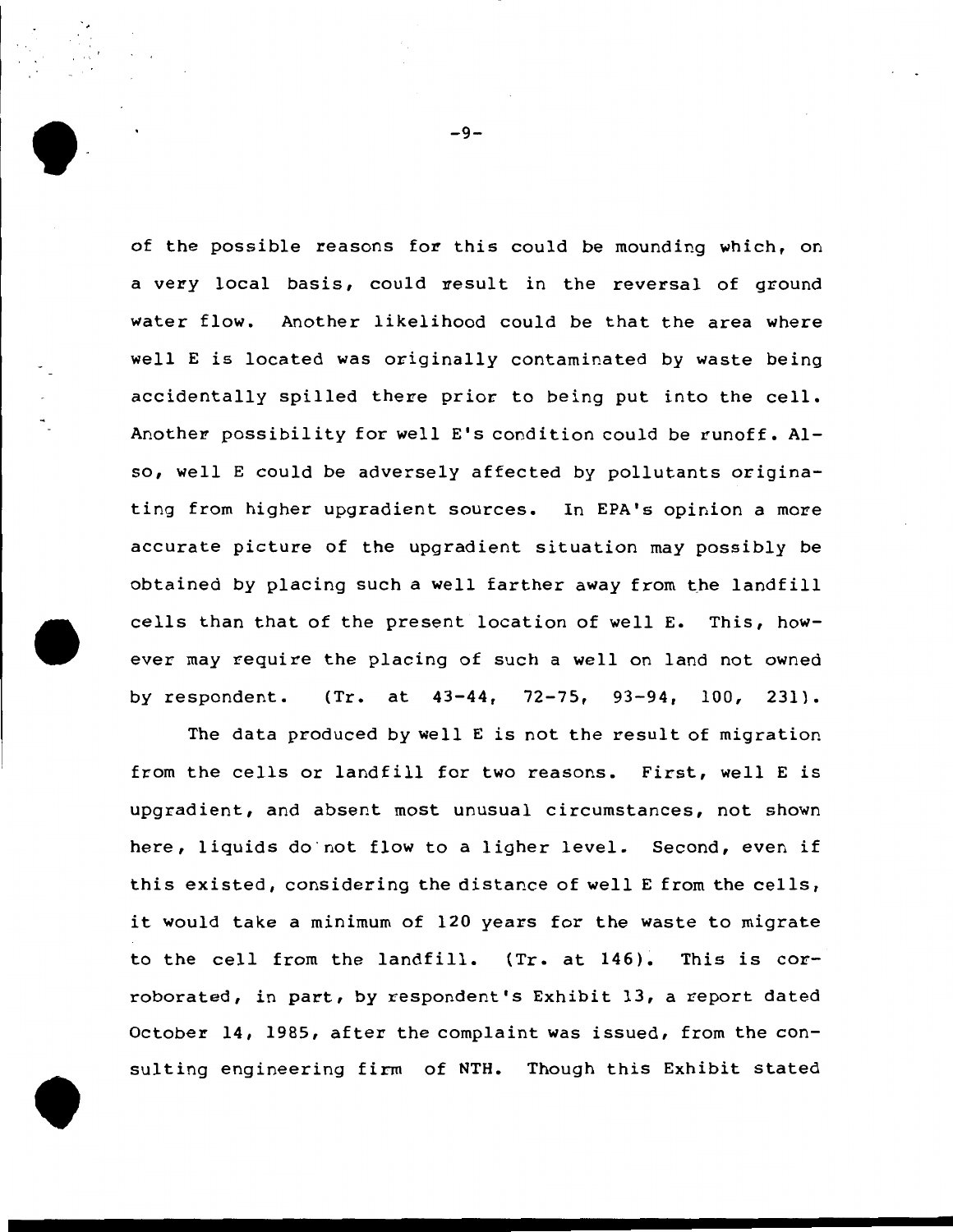that the "upgradient but unaffected question" was not resolved because of the limited data available and the theoretical nature of the computations, the report also concluded that "it is unlikely contaminants from the landfill cells could have migrated upgradient to well E." The NTH report was prepared at a cost of \$5,000 to respondent and copies were furnished to both DHEC and EPA. (Tr. at 362).

Subsequent to the issuance of the complaint, by letter dated December 13, 1985, EPA advised respondent that it concurred in NTH's conclusion that the ground water flow direction at the facility was northeasterly. EPA continued to maintain in the communication that the fact that well E was upgradient did not ensure that it was not affected by the facility or that the downgradient wells were located in accordance with the appropriate regulations. EPA then explained what respondent would have to do to bring the facility into compliance. In short, respondent would have to install a minimum of four downgradient wells for each cell, with specified distances between them, at the downgradient limit of each of the landfill cells. Additionally, respondent would have to install a new upgradient well in an area where "the potential for effect by the facility is minimal." {Ex. R-2).

-10-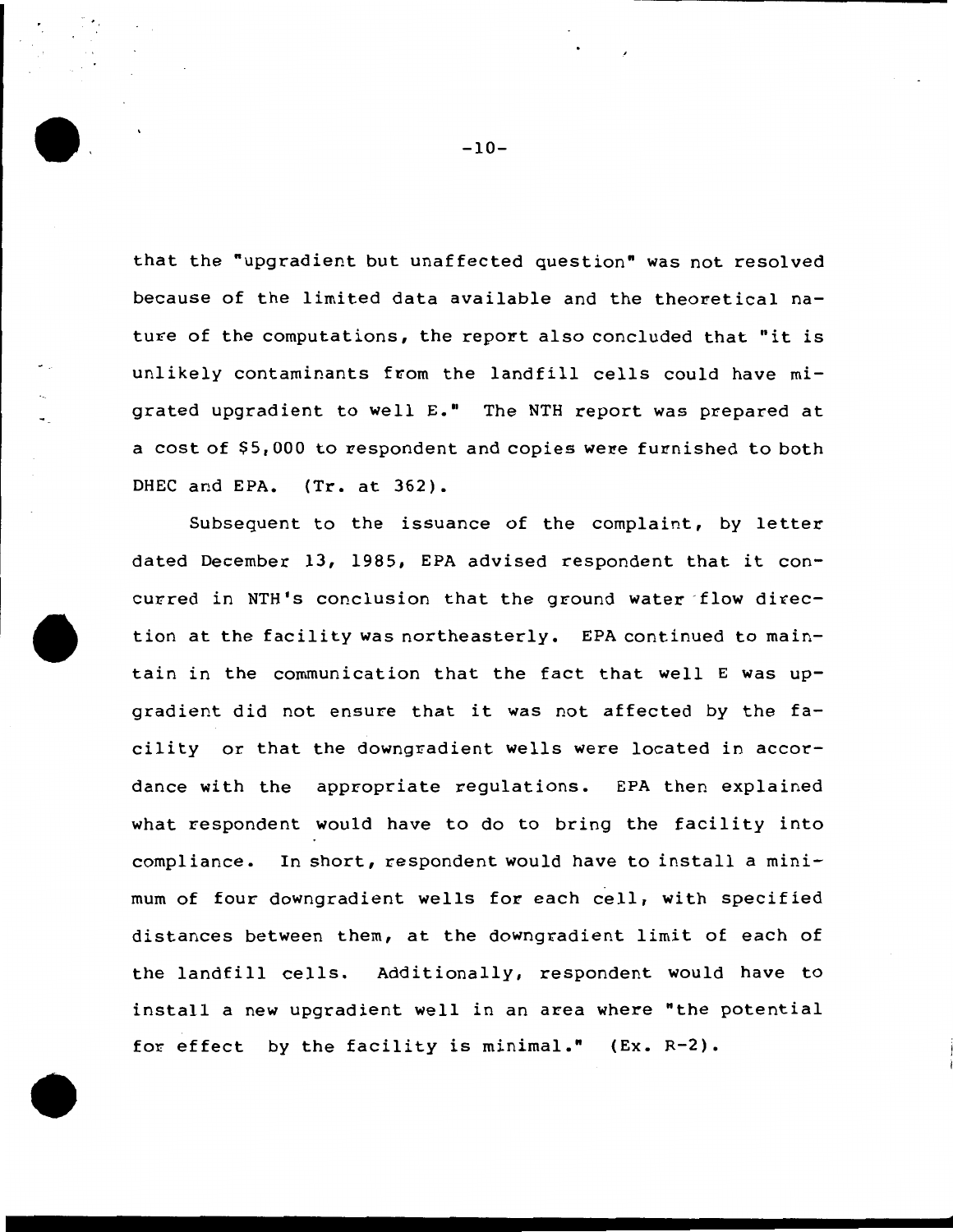From the totality of the evidence it is more likely true than not true that the higher levels of certain metals found in well E did not originate from the landfill, and that this well is not affected by the facility.

## Financial Assurance

''

On July 12, 1984, Allan Tinsley (Tinsley) of DHEC sent a letter to respondent advising the latter that its submission for "closure/post-closure care and/or liability coverage for sudden and/or non-sudden occurrences is deficient." The communication set forth the deficiencies respondent was expected to correct within 15 days in order to remain in compliance with the State's financial responsibility requirements. A similar communication was sent by Tinsley on December 4, 1984. On December 10, 1984, a telephone conversation took place between Tinsley and Mr. Neal, the sole stockholder of the respondent. The latter made notes of the conversation on the reverse side of the December 10 letter. (Ex. R-12). Stripped to the essentials, the notes state that Tinsley acknowledged that respondent could not get insurance on a facility like respondent's that is closed; that he would try to resolve the situation and get the facility out of the program; and that he would send another letter to respondent. (Exs. C-4, R-4; Tr. at 329, 352- 353). Tinsley wrote this letter on December 11, 1984 referr-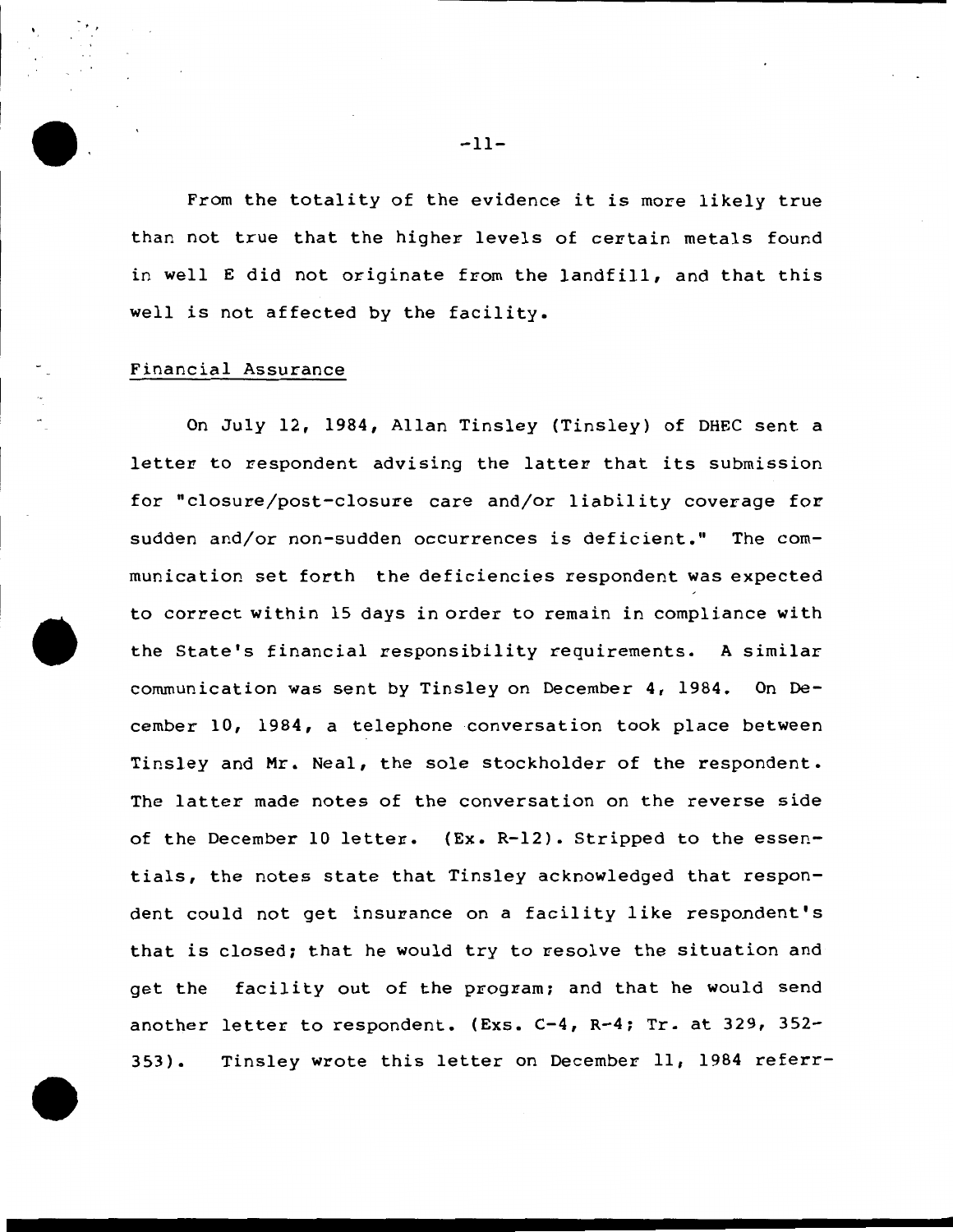ing to the December 10 telephone conversation. In pertinent part, this communication related that the State had two letters of credit, and that respondent would not have to submit documentation concerning items "2" and "3" mentioned in the December 4, 1984 communication. (These items addressed written verification of financial assurance for sudden and nor-sudden accidental occurrences.) Notwithstanding the contents of the December 11, 1984 communication, at some point prior to the complaint and hearing, conversations took. place between the State and EPA and it was determined that respondent was in violation of financial requirements. Curiously, EPA's witness conceded that the December 11, 1984 communication was either an expressed or temporary "waiver" of the insurance requirement. By letter of February 3, 1986, DHEC advised respondent that is closure plan was approved on the implementation of two conditions, neither of which concerned insurance. (Ex. R-5, R-7; Tr. at 200-201, 205, 354- 355).

Respondent admitted that it did not have liability insurance, though it attempted to obtain same. Computrac, Inc. advised respondent on October 14, 1985, that as early as 1983 various companies were contacted and supplied with  $in$ formation concerning the securing of insurance coverage on respondent's landfill. Though not specifically stated in the communication, it can reasonably be interpreted to mean that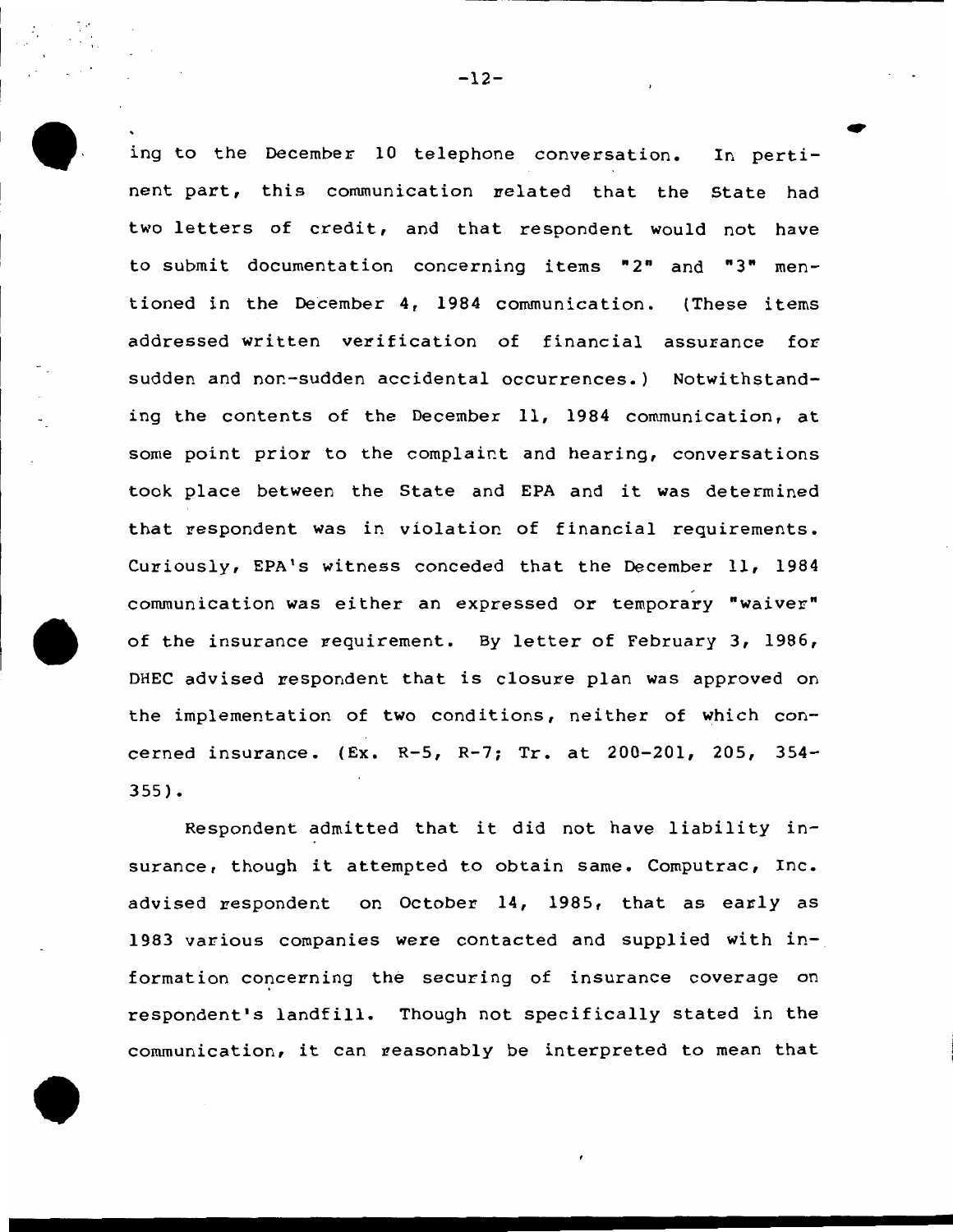the companies mentioned in the letter declined to insure the landfill risk. This is buttressed by the concession of EPA's witness that he could not think of one single facility that is no longer active which has type of insurance required by the regulations. Respondent's evidence on this point, in the testimony of Mr. Neal, is credible and persuasive. It shows that respondent did communicate with numerous agents and vendors of insurance and that it could not obtain insurance, and that this is particularly true when a facility is no longer active. (Ex. R-6: Tr. at 349-351-356). The weight of evidence supports the finding that respondent, notwithstanding its efforts, could not obtain the type of insurance required by the regulations for landfill.

#### DISCUSSION AND CONCLUSIONS OF LAW

The Administrator is directed to promulgate regulations concerning owners and operators of disposal sites for specified wastes. Section§ 300l(b)(B)(C), 42 u.s.c. § 692l(b)(B) (C). Additionally, Section 3010 of RCRA, 42 u.s.c. § 6930, requires that any person owning a facility for storage or disposal of hazardous waste shall file with the Administrator, or the states where authorized, a notification stating the location and general description of such activity and the hazardous wastes handled by such person. Further, Section 3004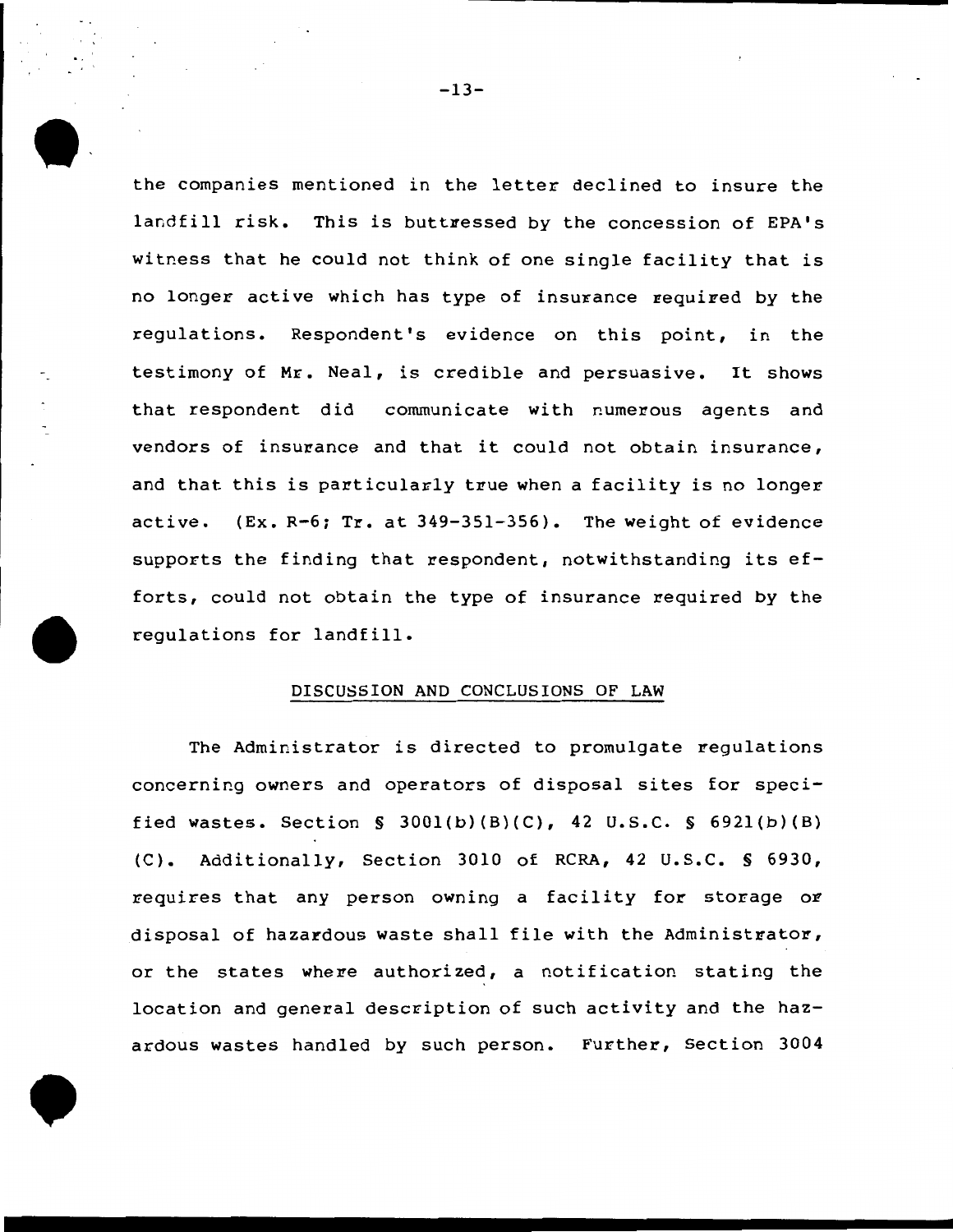of RCRA, 42 u.s.c. §6924, directs the Administrator to promulgate regulations establishing performance standards applicable to facilities for treatment, storage, or disposal of hazardous waste. RCRA also provides that the Administrator shall promulgate regulations requiring each person owning or operating a facility for treatment, storage or disposal of hazardous waste to have a permit. Section 3005(a), 42 U.S.C.  $\S$  6925(a). Insofar as the State of South Carolina is concerned in this proceeding, Section 3006 of RCRA, 42 u.s.c. § 6926, directs the Administrator to promulgate guidelines to assist states in the development of state hazardous waste programs. This section also provides that a state is authorized to carry out such a program in lieu of the federal program. Where a state has its own program, Section 3008(a)(2) of RCRA, 42 u.s.c. § 6928(a)(2), provides that in the case of violation occurring in a state which is authorized to carry out a hazardous waste program, as here, EPA has authority to commence a civil action after notice to the state.

Regarding ground water monitoring, the pertinent regulations provide:

> (a) A ground-water monitoring system must be capable of yielding groundwater samples for analysis and must consist of:

(1) Monitoring wells (at least one) installed hydraulically upgradient (i.e., in the direction of increasing static head)

 $-14-$ 

′.′  $\blacksquare$  :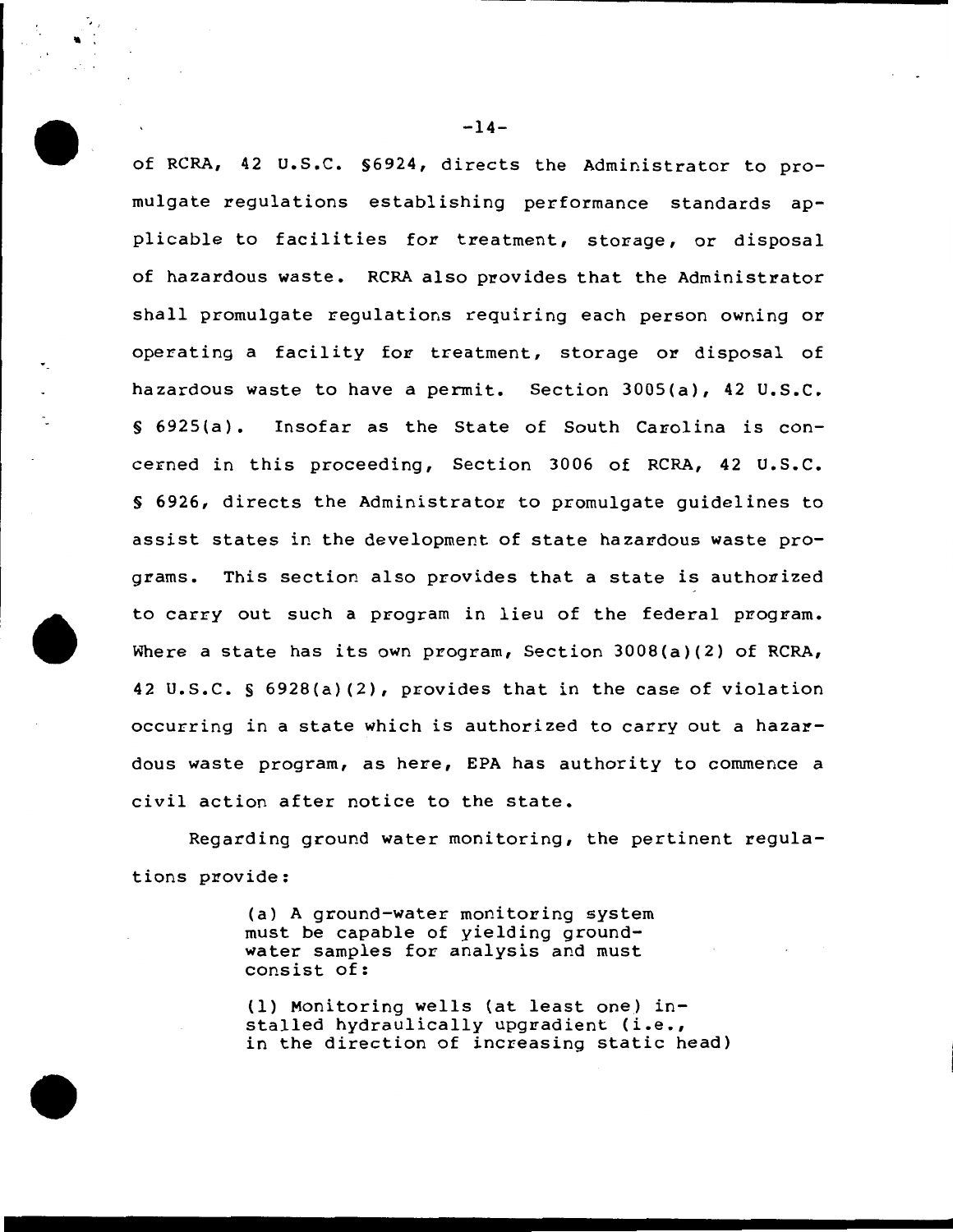from the limit of the waste management area. Their number, locations and depth must be sufficient to yield ground-water samples that are:

(i) Representative of background ground-water quality in the uppermost aquifer near the facility: and

(ii) Not affected by the facility: and

(2) Monitoring wells (at least three) installed hydraulically downgradient (i.e., in the direction of decreasing static head) at the limit of the waste<br>management area. Their number loca-Their number location and depths must insure that they immediately detect any statistically significant amounts of hazardous waste constituents that migrate from the waste management area to the uppermost aquifer. HWMR R.61-79, 265.9l(a): 40 C.F.R. § 265.9l(a).

It may be apposite to address a preliminary, but critcal, question at this juncture. EPA asserts that it is "... the responsibility of the respondent to demonstrate the adequacy of the background well." (Tr. at 95: Op. Br. at 7). No authority is offered for this, and the undersigned believes this not to be an accurate statement of the law of evidence applicable to this proceeding. Stated broadly, "The burden of proof, • • • that is the ultimate burden of establishing the truth of a given proposition of fact essential to the cause of action . . . rests upon the party who, as determined by the pleadings or the nature of the case, asserts the affirmative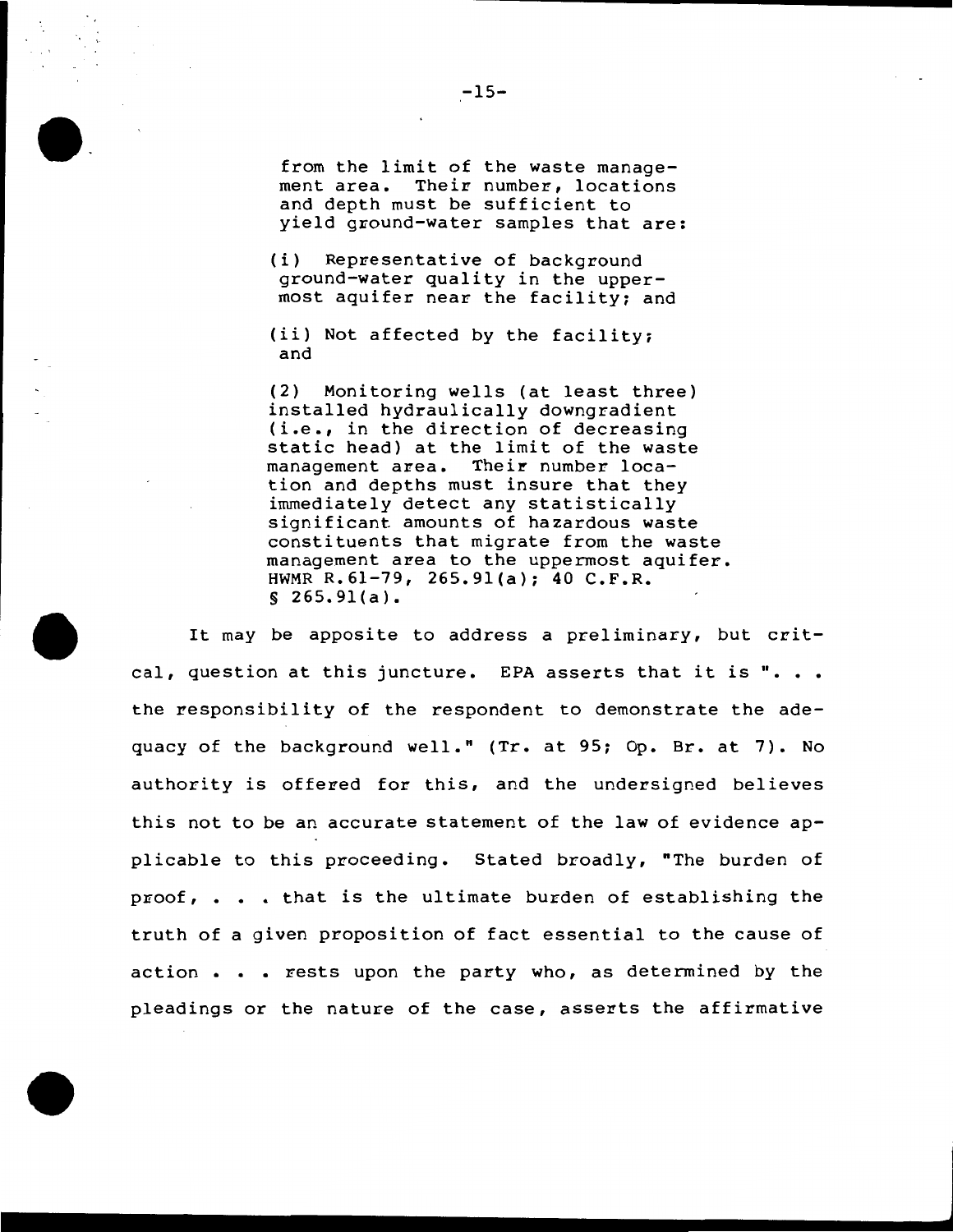of the issue . . . and remains there until the termination of the action. \* More specificaly, the Consolidated Rules of Practice of EPA, 40 C.F.R. § 22.24, provide:

Burden of Presentation; Burden of Persuasion

The complainant [EPA] has the burden of going forward with and of proving that the violation occurred as set forth in the complaint and that the proposed civil penalty, revocation, or suspension, as the case may be, is appropriate. Following the establishment of a prima facie case, respondent shall have the burden of presenting and of going forward with any defense to the allegations set forth in the complaint. Each matter in controversy shall be determined by the Presiding Officer upon a preponderance of evidence. \*\*

There is nothing in the Supplemental Rules of Practice, 40 C.F.R. S 22.37, which alters this statement concerning "Burden of Proof.• Nor can the undersigned discern anything in 265 C.F.R. Subparts F or H that is in conflict with § 22. 24. Thus, the burden of persuasion is not with respondent to show the adequacy of the wells; rather EPA has the burden to show their inadequacy.



<sup>\*</sup> 29 Am Jr 2nd, Evidence S 127. See also Words and Phrases "Burden of Proof;" IX Wigmore, Evidence S 2486; McCormick on Evidence, S 337.

<sup>\*\*</sup> "Preponderance of the Evidence• is that degree of relevant evidence which a reasonable mind, considering the record as a whole, might accept as sufficient to support a conclusion that the matter asserted is more likely to be true than not true.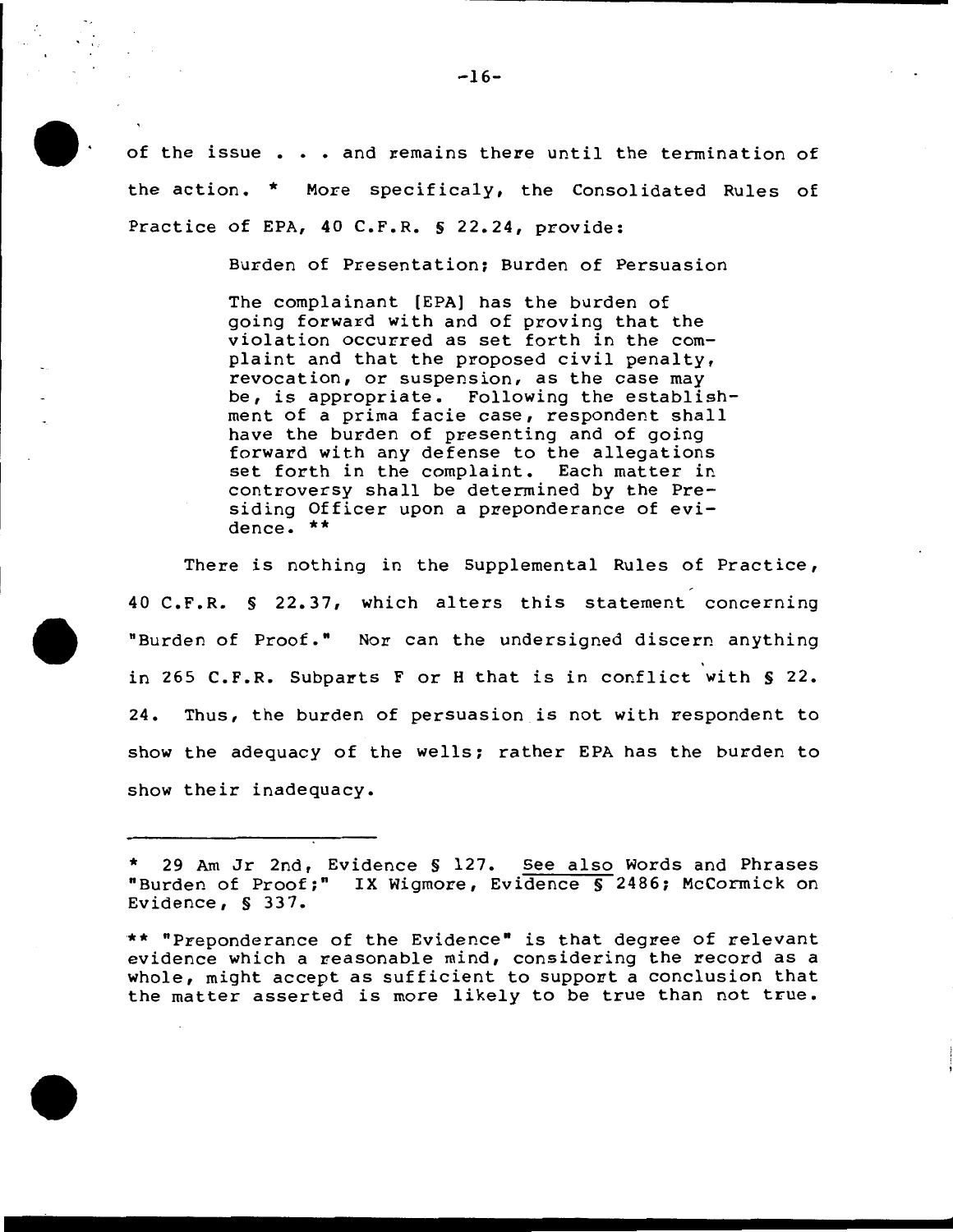With regard to the upgradient well, EPA must establish that well E's ground water samples are not representative of background ground water quality in the uppermost aquifer near the facility, and such samples are affected by the facility or cells. The evidence shows that cell  $E$  is upgradient, is some distance from the cells, and that certain metals in well E could have resulted from a variety of reasons other than the landfill. EPA has not shown by the preponderance of the evidence that upgradient well E has been affected by the facility. It is concluded insofar as well E is concerned, that respondent has not violated HWMR R. 61-79.265, Subpart F.

Concerning the downgradient wells, it has been found that they are considerable distances from the cells, and that considering the ground water flow it would take a minimum of 100 years for migration to reach well  $C$ , and longer in the case of other wells. The significant languages of HWMR R.61-79, 265.91  $(a)(2)$  provides that the wells should be installed "at the limit of the waste management area" and that they have the capacity to "immediately detect" any hazardous waste that may migrate from the landfill.\* The wells do not meet this requirement in that their great distances from the limit of the waste area,

 $\bullet$   $\frac{1}{2}$ 

Even if respondent's Exhibit 11 was found to reflect the approximate cell/well distances it would take a minimum of 50 years for hazardous waste to reach cell B, a situation hardly providing for immediate detection of such waste.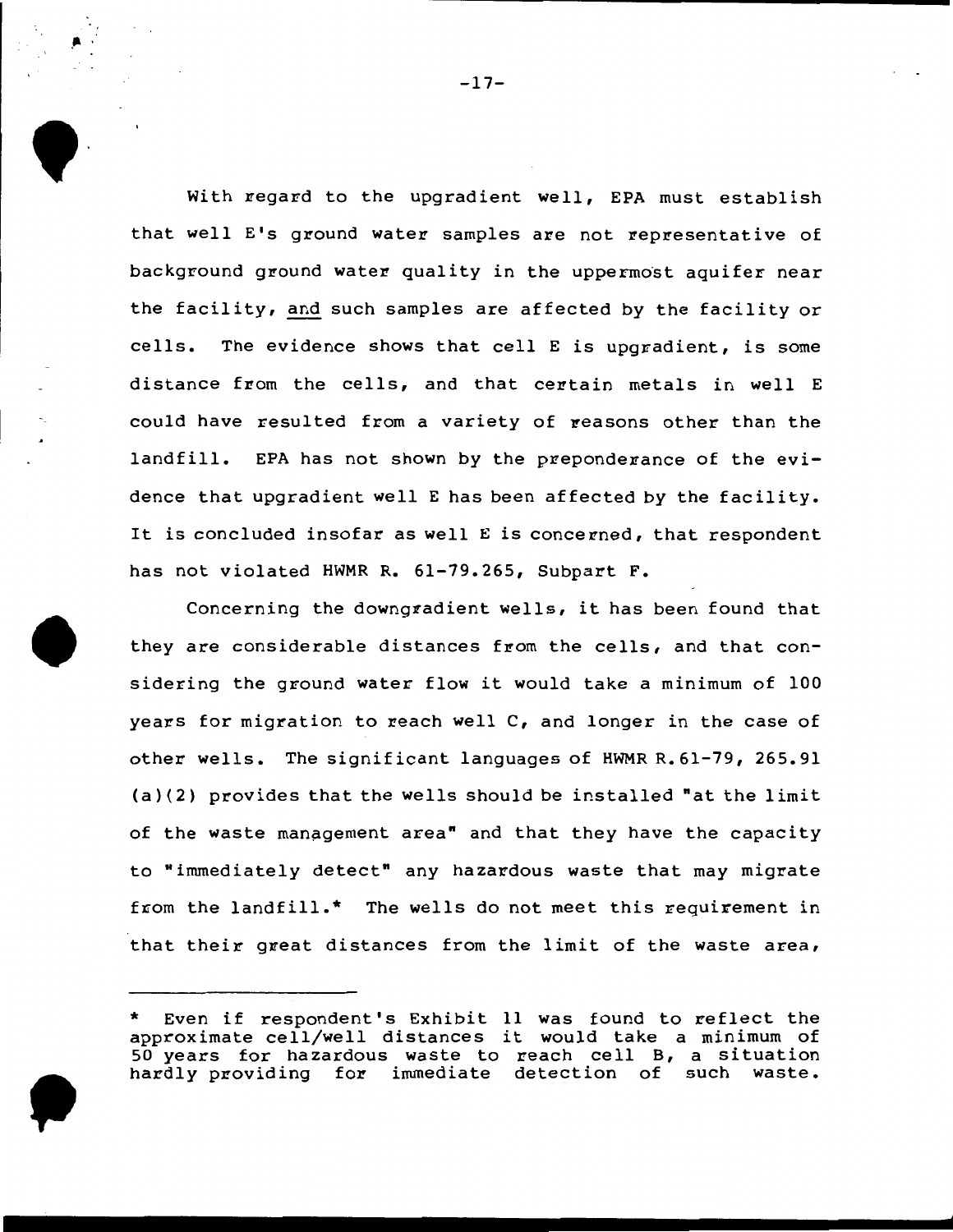combined with the rate of flow, absolutely precludes immediate detection of any migrating hazardous waste. Insofar as the downgradient wells are concerned, it is concluded that EPA has shown by the preponderance of the evidence that these wells are not adequate and that respondent is in violation of HWMR R.61- 79, 265, Subpart F.

There cannot be a quarantee that when wells are installed at given and approved locations they will forever remain adequate. The design or installation of a ground water monitoring system is not the same as the adequacy of such a system. Only after a period of time, as information is gathered from the system, can its adequacy be determined. If the wells are found subsequently to be inadequate the respondent must bring them into compliance with the regulations.

Respondent contends that EPA failed to provide reasonable notice prior to the hearing of its contention that the downgradient wells were too far from the limits of the waste management areas. (Op. Br. at 4-5). Any asserted deficiency of notice in the complaint was clearly cured during the progress of the hearings, and this is all that procedural due  $re$ quires. Swift & Company v. United States 393 F. 2d 247, 252 (7th Cir. 1968); Golden Grain Macaroni Co. v. Federal Trade Commission, 472 F.2d 882 (9th Cir. 1972), cert. denied, 412 u.s. 918 (1973).



 $\begin{pmatrix} 1 & 1 \\ 1 & 1 \\ 1 & 1 \end{pmatrix}$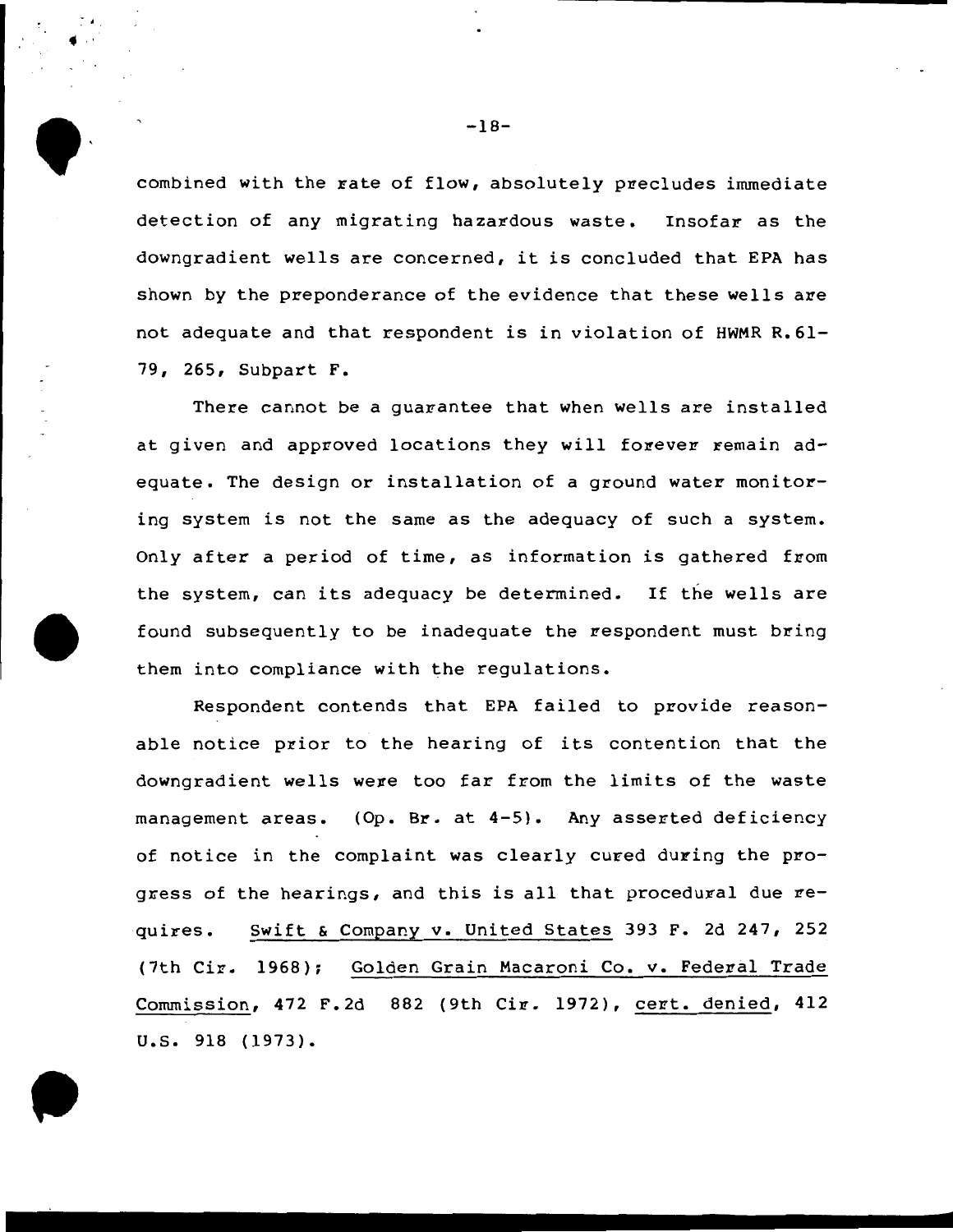## Financial Responsibility

 $\frac{1}{\sqrt{2}}$ 

Owners or operators of hazardous waste disposal facilities must demonstrate financial responsibility for bodily injury or property damage to third parties caused by sudden or accidental occurrences arising from the operation of the facility by, among others, obtaining and maintaining liability coverage. HWMR R.61-79, 265.147(a). The regulations do not contain a provision for "waiver" of the insurance requirements, but they do provide for a "variance." If an owner or operator can demonstrate to the satisfaction of DHEC that the levels of financial responsibility, in this case liability insurance coverage, are not consistant with the degree and duration of risk associated with the facility, he may obtain a variance. If it is determined that the levels of financial responsibility required are not consistant with the degree and duration of risk associated with the facility, the financial responsibility requirements may be adjusted to protect human health and the environment. HWMR R.61-79, 265.147(c)(d). A request for variance was not submitted by respondent. (Tr. at 247).

Even though respondent has applied for, or even received approval for closure, it would not effect the requirement that

-19-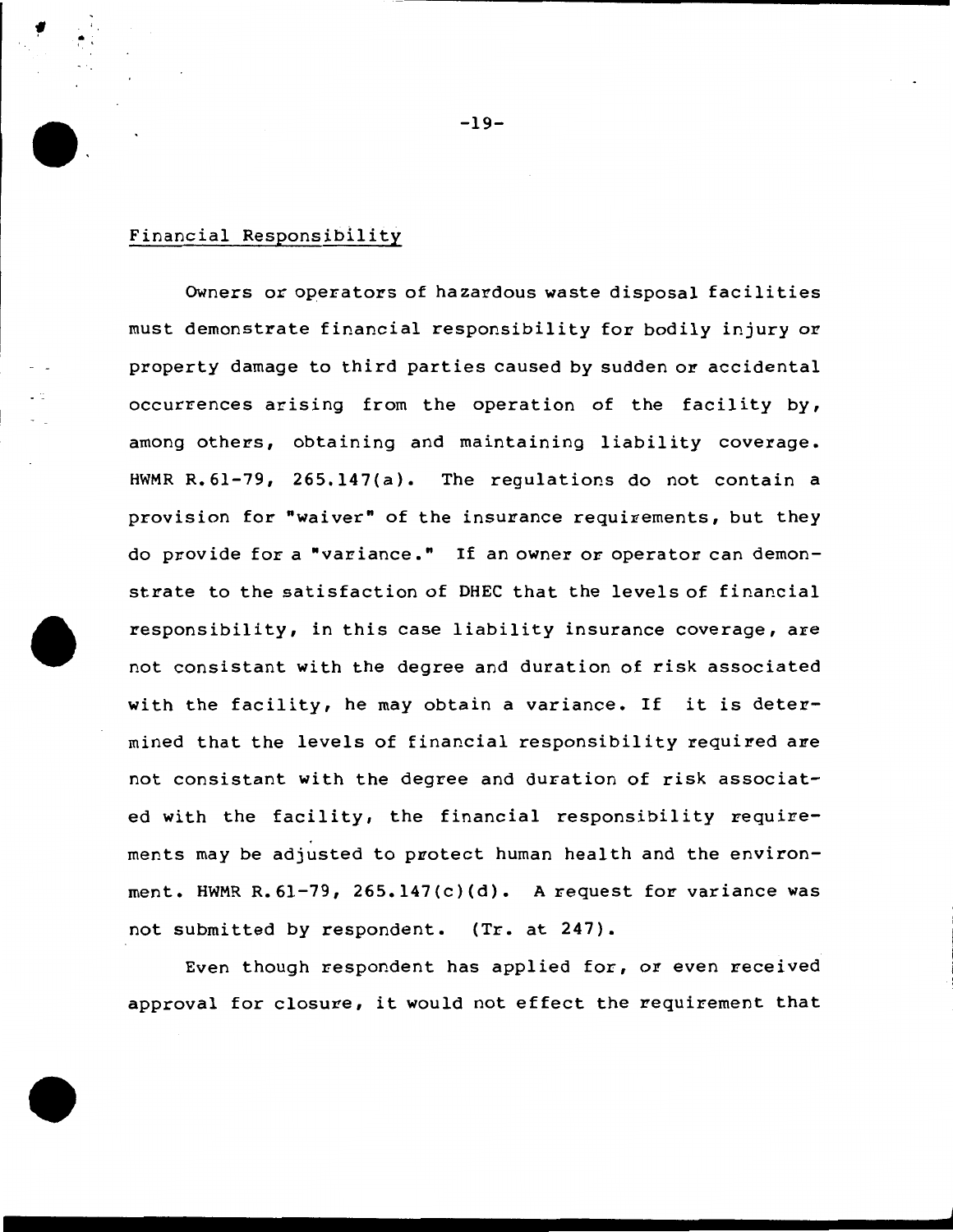liability coverage be maintained. Respondent is required to continuously provide liability coverage for the facility until certification of closure of the facility is received by DHEC. HWMR R.61-79, 265.147(e); R.61-79, 265.115. The closure plan could be approved by DHEC even though respondent was purportedly in violation of the requirements for the reason that the concept relating to closure is separate from the liability requirements. (Ex. R-7; Tr. at 210-213, 215). It is concluded that respondent is in violation of HWMR R.61-79, 265, Subpart H, for failure to demonstrate liability insurance coverage for sudden and non-sudden accidental occurrences.

# Appropriateness of Civil Penalty

EPA seeks a penalty of \$20,000 for ground water monitoring violations, and \$9,500 for violations regarding financial requirements. Section 3008(a)(3) of RCRA 42 U.S.C. § 6928(a) (3) provides, in part, that in assessing a civil penalty the Administrator shall take into account the seriousness of the violation and any good faith efforts to comply with applicable requirements. To assist compliance/enforcement personnel in assessing proposed penalties, EPA issued a final RCRA Civil Penalty Policy on May 8, 1984. (Penalty Policy or Guidelines, Ex. C-12). The Penalty Policy provides that the penalty



. ,  $\cdot$  ,  $\cdot$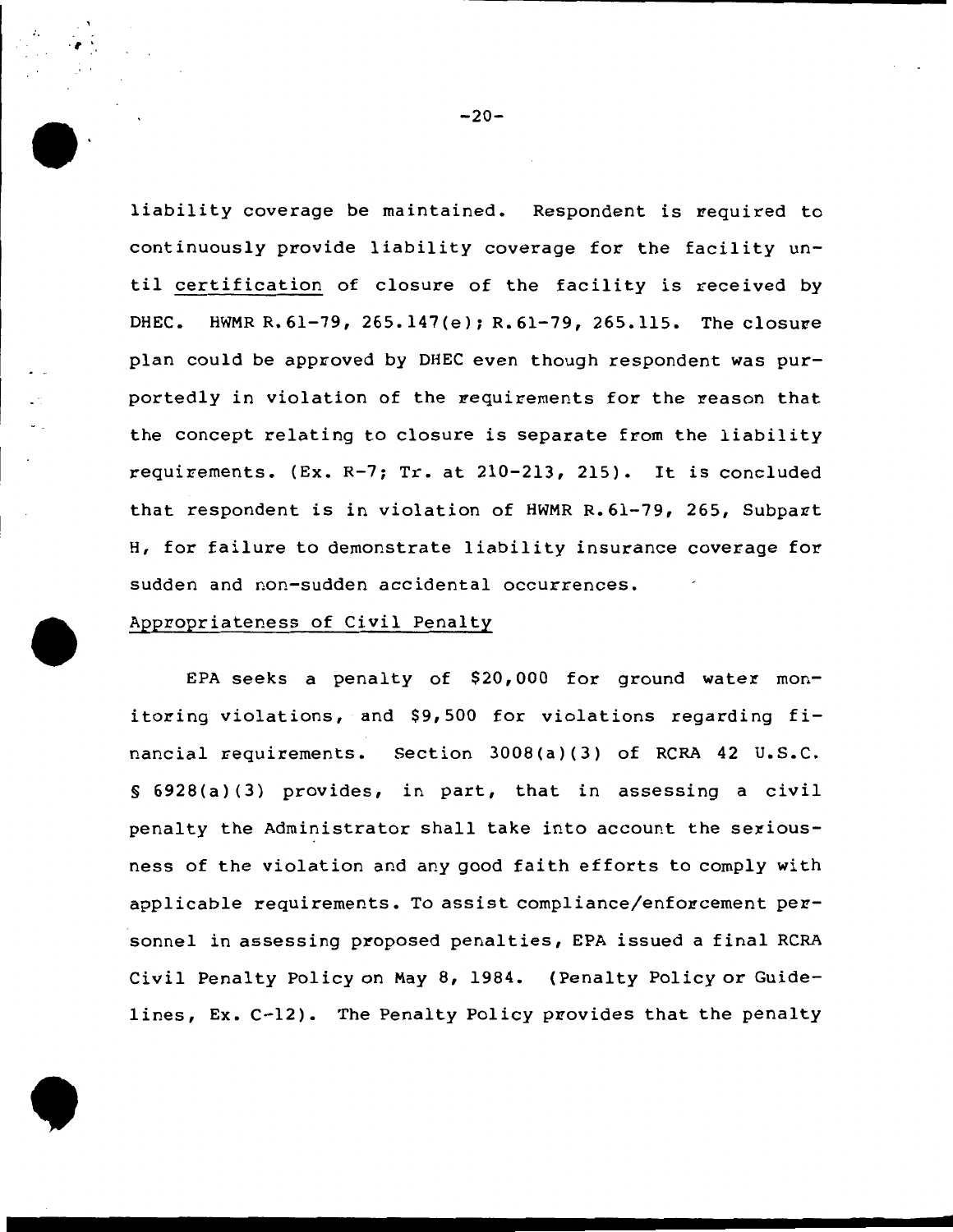calculation system consists of (1) determining a gravitybased penalty for a particular violation,  $(2)$  considering economic benefit of noncompliance where appropriate and  $(3)$ adjusting the penalty for special circumstances. The two factors that are considered in determining the gravity-based penalty are (a) potential for harm, and (b) extent of deviation from the statutory or regulatory requirement. These two factors constitute the seriousness of a violation and are incorporated into a penalty matrix from which a gravity-based penalty is chosen. If a respondent has derived significant savings by its failure to comply with RCRA requirements, the the amount of economic benefit from noncompliance gained by the respondent may be calculated and added to the gravity-based penalty. After determining the appropriate penalty based on gravity, and where appropriate, economic benefit may be adjusted upwards or downwards to reflect the particular circumstances surrounding the violation. The factors to be considered are:

- 1. Good faith efforts to comply or lack of good faith;
- 2. Degree of willfulness and/or negligence.
- 3. History of noncompliance;
- 4. Ability to pay; or
- 5. And other unique factors. (Ex. C-12 at 3-4).

-21-

 $\ddot{\cdot}$ .

 $\mathbb{R}^3$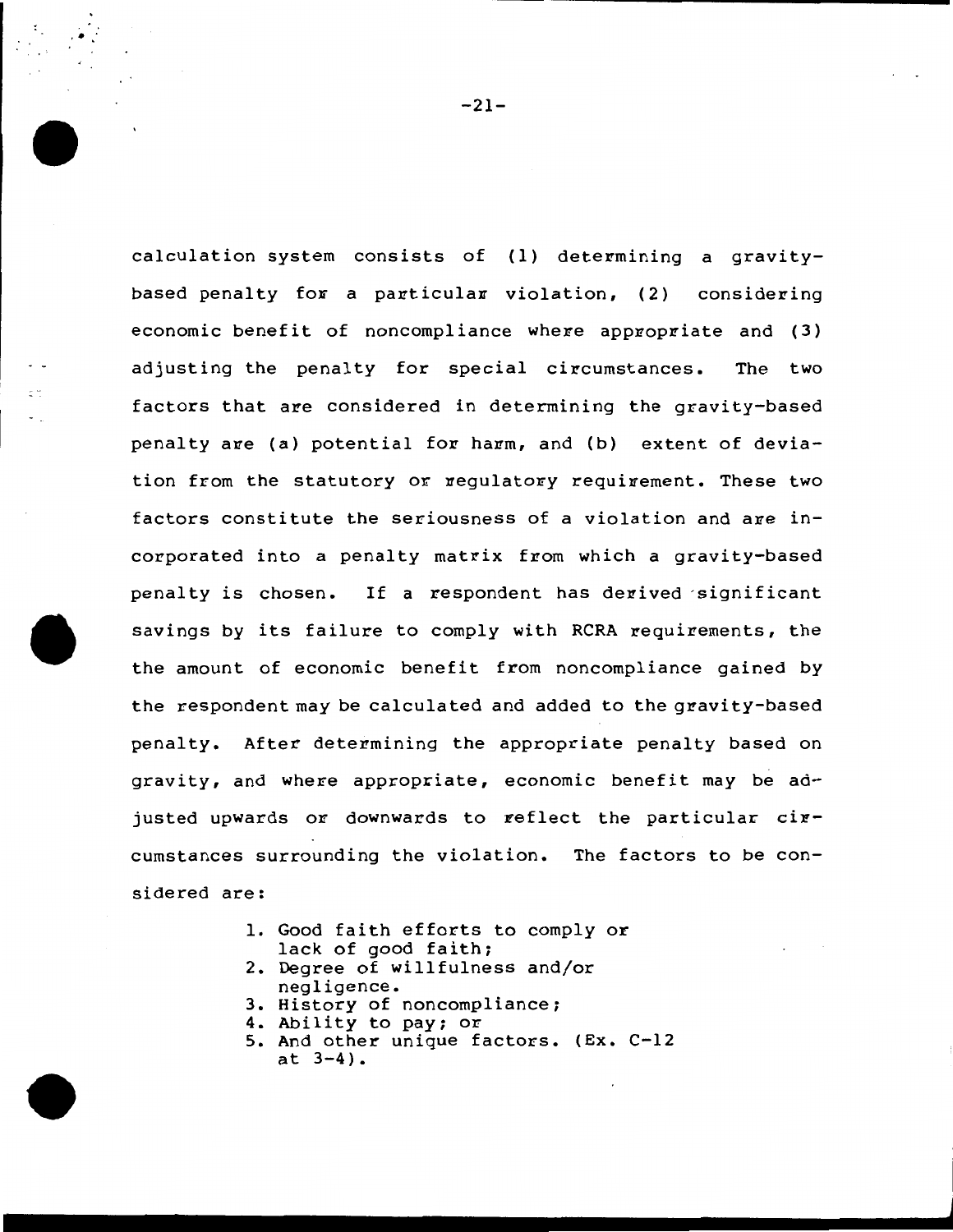Compliance/enforcement personnel have discretion to make adjustments up or down, by specified percentages, of the gravity-based penalty. (Ex. C-12 at 17). The undersigned is enjoined to consider the civil penalty criteria in RCRA, and civil penalty Guidelines issued under RCRA. Should he assess a penalty different from that recommended to be assessed in the complaint, he shall set forth in the Initial Decision the specific reasons for any increase or decrease. 40 C.F.R. § 22.  $27(b)$ .

Regarding the gound water monitoring violations, and the Penalty Policy matrix, EPA determined that the potential harm was major. This was based upon the fact that one of the downgradient wells (D) was dry and upon the assumption upgradient well E was not capable of being used for a comparison analysis. EPA considered an adequate background well important in arriving at whether or not contamination was taking place; and that an adequate number of downgradient wells were required in order to detect as soon as possible any release of contaminated matter from the cells in order to prevent any problem from becoming worse. In determining the seriousness of the violation in order to arrive at a gravity-based penalty, EPA was of a view that there was a major potential for harm because liquids were put into the landfill, and that the latter was unlined. It was also determined that the extent of deviation was major for the

 $-22-$ 

• ,•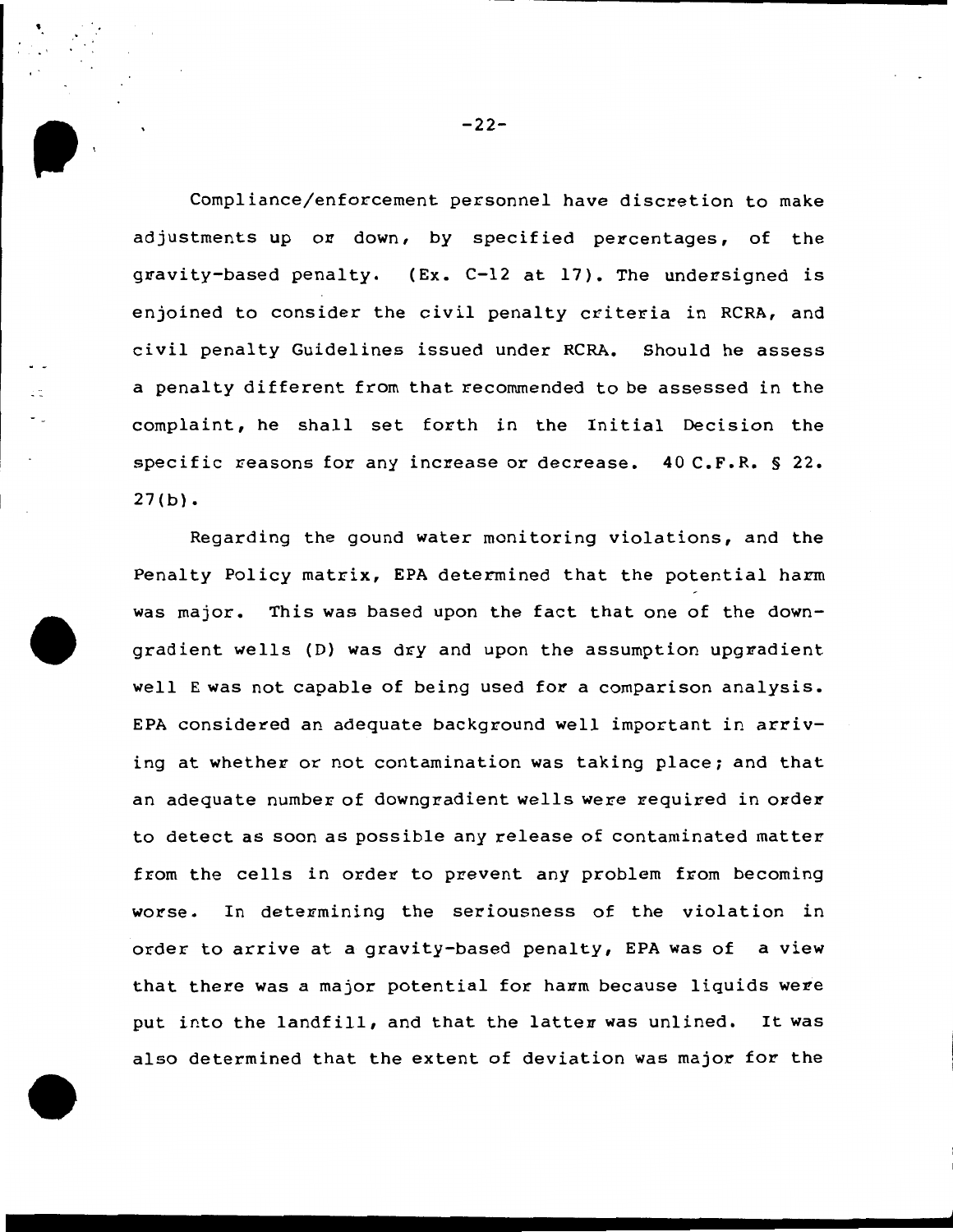reason of an inadequate number of downgradient wells, and because of a "suspicion" that the upgradient was improperly located and providing essentially unrepresentative data. Using the major/major cell of the matrix, EPA selected the midpoint figure to \$22,500 for a penalty. EPA did not state what portion of the penalty was attributed to the alleged inadequacy of the upgradient well, and what amount was associated with the downgradient wells. Using the adjustment factors, EPA adjusted the penalty based upon the knowledge of the facility at the time. The ultimate figure arrived at was \$20,000. At the time however, EPA could not state with certainty whether or not it was aware that the respondent had relied upon the advice and assistance of DHEC concerning the design and location of the wells. No adjustment in the penalty was made for good faith efforts to comply. Nor was an adjustment allowed concerning willfulness or negligence. No upward adjustment was made because of a history of noncompliance though DHEC had advised respondent that there was a question concerning the adequacy of the upgradient well. Respondent's ability to pay was considered. A 20 percent reduction was applied to the penalty for unique factors to arrive at an ultimate proposed penalty of \$20,000. (Ex. e-llA at 1, C-llB at 1, 2; Tr. at 180-184, 280- 285, 306).

..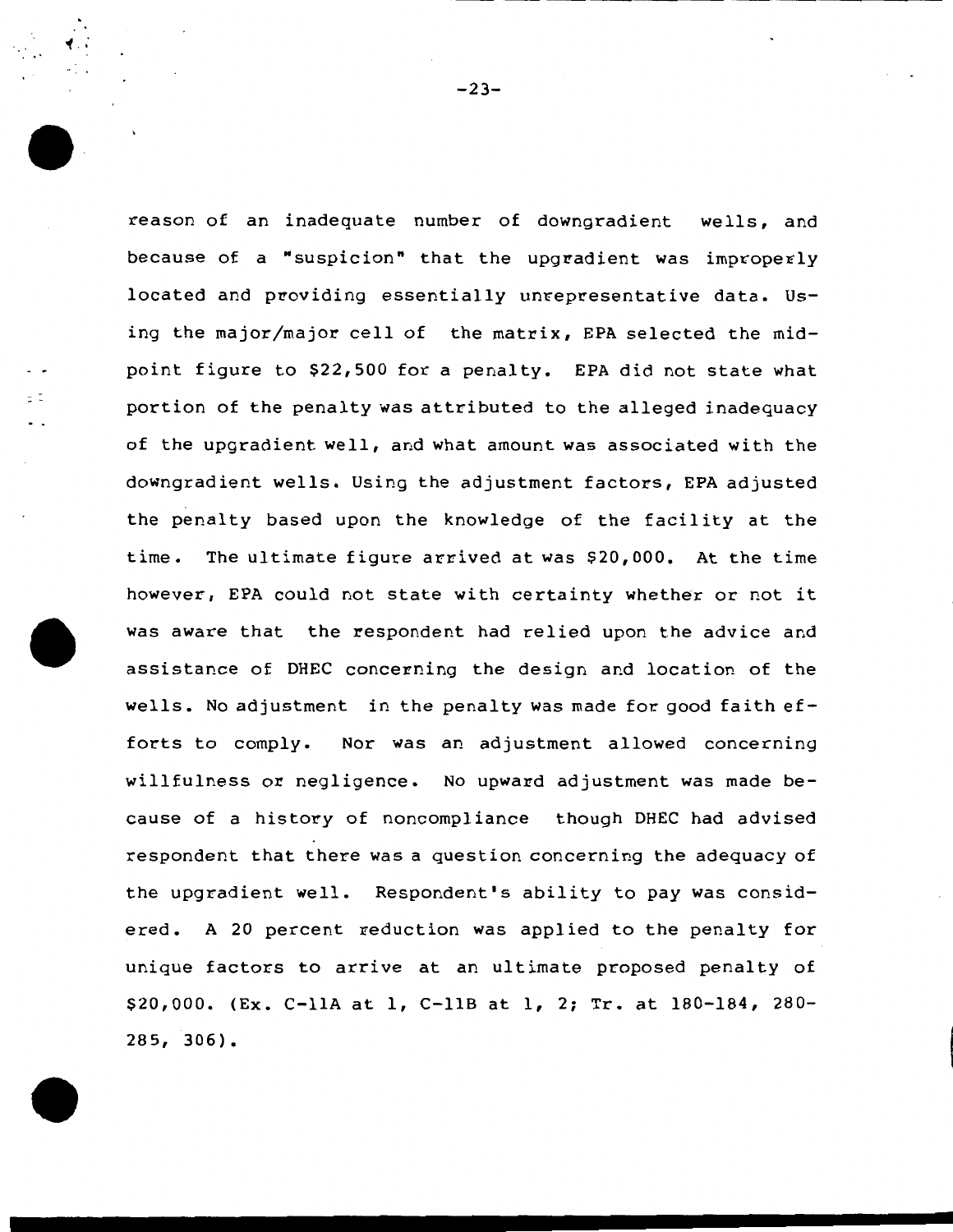Concerning the proposed penalty for failure to have and maintain liability coverage, it was determined by EPA that this resulted in a moderate potential harm primarily because landfill was inactive, but the extent of deviation was major because insurance documents did not exist at the time the penalty was calculated and from the information available the respondent never had insurance. Turning to the matrix, EPA applied the midpoint range and arrived at a penalty of \$9,500. No adjustments were made by EPA because it did not feel it was "appropriate." (Ex. C-llB at 3; Tr. at 191-193).

On the facts of this case, the proposed penalty for the ground water monitoring well violation displays a special type of selective blindness, and what is perhaps more important, it is just unfair. This is so even if the penalty could somehow be proportionally reduced to account for no violation found concerning well E. The respondent installed the monitoring wells at their present location at great expense and with the advice and complete approval of the State. The undersigned is of the view that a nominal penalty of \$250 should be assessed for the violation concerning the downgradient wells. It would be simply inequitable to saddle the respondent with a greater penalty for actions resulting from its good faith veliance upon the State's representations. The public interest will be served adequately by respondent coming into compliance with the regulations.

 $-24-$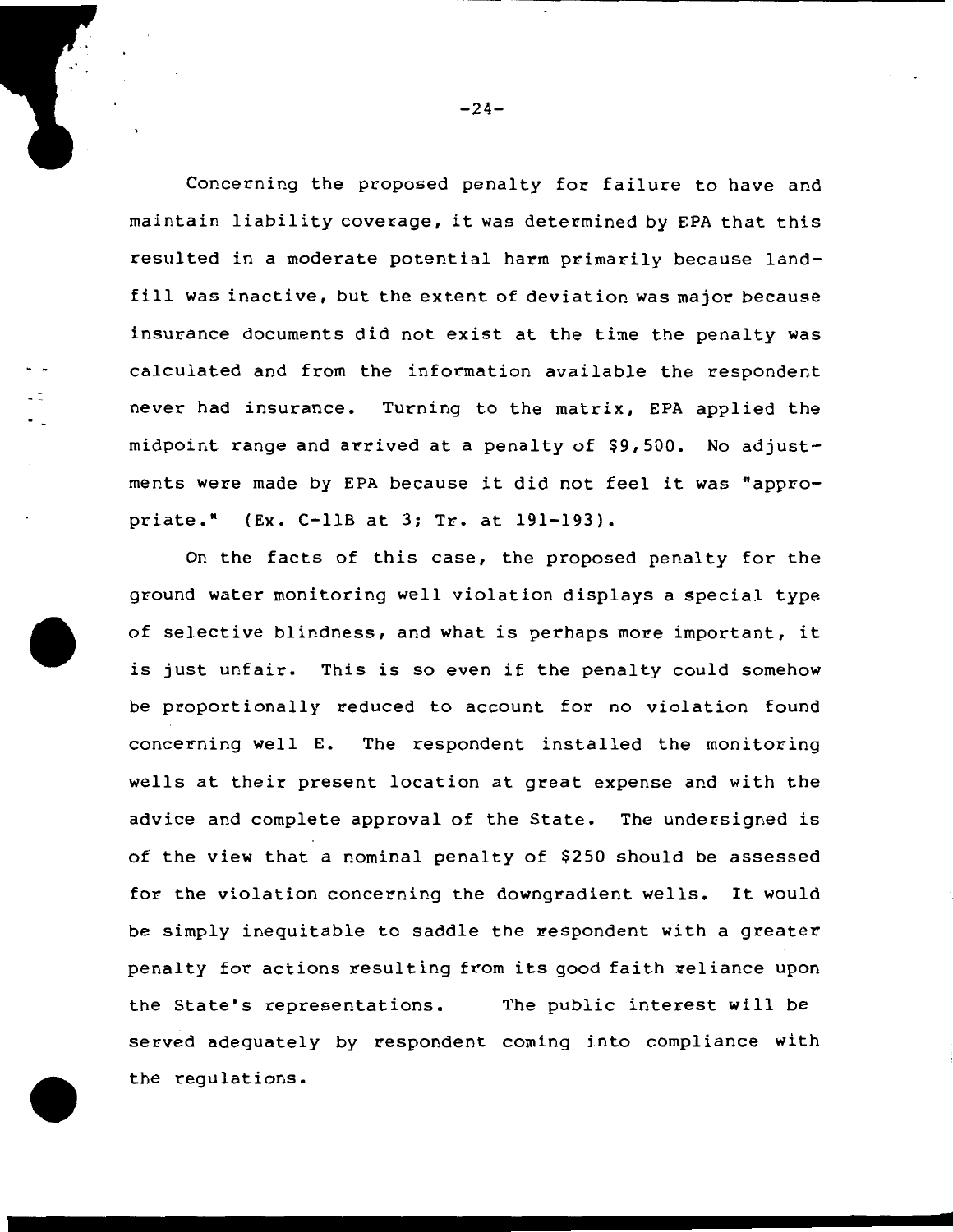Regarding respondent's violation for not having liability coverage, no penalty should be assessed. Respondent labored under the belief that it had some sort of a waiver from DHEC concerning the insurance requirements. Though this reliance on DHEC representations was misplaced, under the totality of circumstances respondent acted in good faith. More impo~ tant, however, is that respondent's genuine efforts to obtain insurance proved fruitless. Simple justice requires that respondent should not be held responsible for its failure to accomplish an impossible task.

Having considered the pertinent Section of RCRA,the Guidelines and the facts of this case, a condign penalty in this matter is \$250.

## Order \*

Pursuant to Section 3008 of the Resource Conservation and Recovery Act, 42 U.S.C. § 6928, the following order is entered against respondent Landfill, Incorporated.

I. A civil penalty in the amount of \$250 is assessed against respondent Landfill Incorporated.

<sup>\*</sup> Unless an appeal is taken pursuant to 40 C.F.R. S 22.30, or the Administrator elects to review this decision sua sponte the Initial Decision shall become the Final Order of the Administrator. 40 C.F.R. § 22.27(c).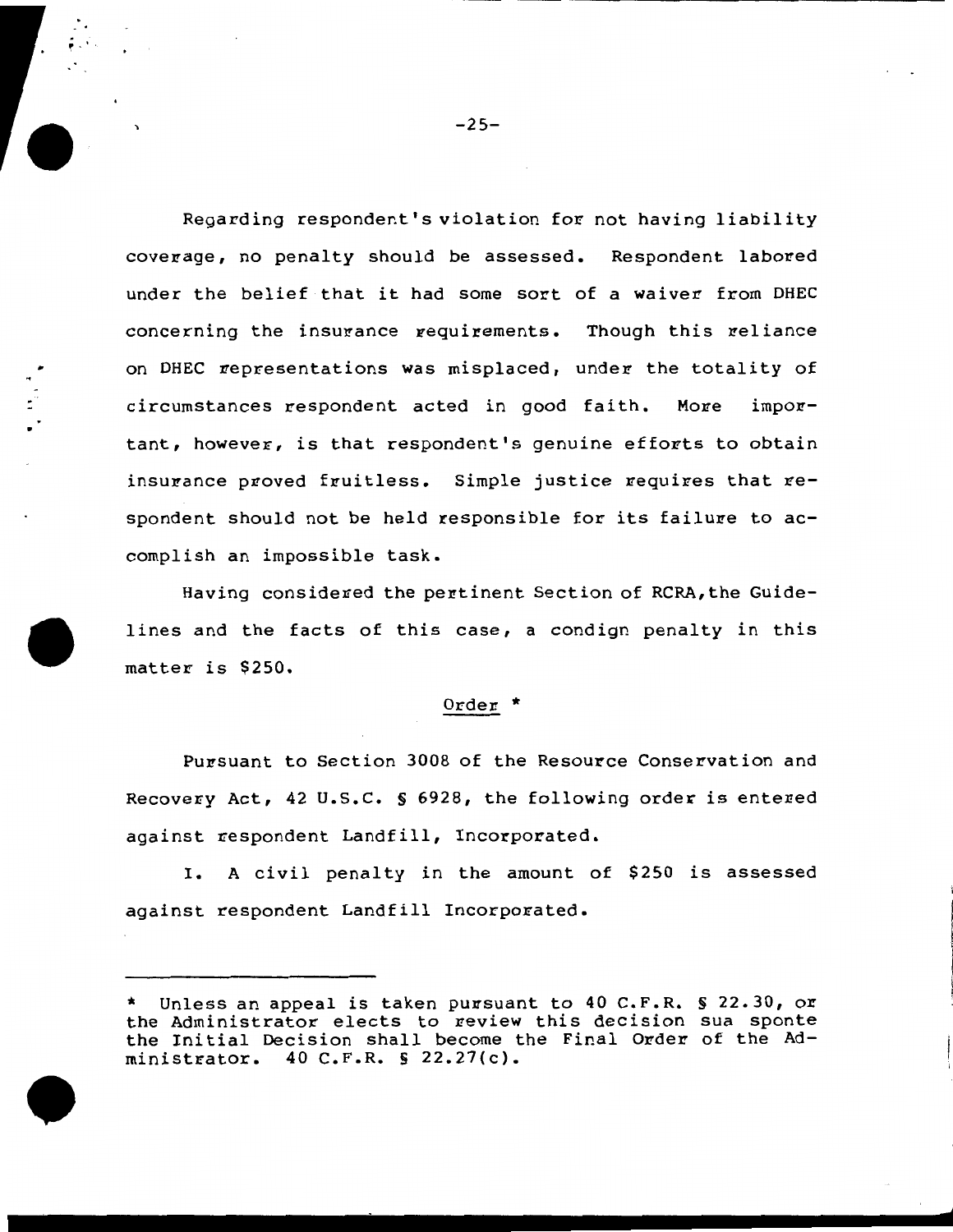II. Payment of the full amount of the civil penalty shall be made within sixty (60) days after a receipt of the final order by submitting a certified or cashier's check payable to the Treasurer, United States of America, and mailed to:

> EPA - Region IV (Regional Hearing Clerk) P.O. Box 100142 Atlanta, Georgia 30384

III. The following compliance order is also entered against respondent. Within thirty (30) days of this order:

A. Install an adequate downgradient ground water monitoring program in accordance with HWMR R.61-79, 265 Subpart F of the HWMR.

B. Submit an adequate outline of ground water quality assessment program in accordance with HWMR R. 61-79, 265.93.

C. Submit documents, or demonstrate the requirements of paragraph A and B above to:

> Robert E. Malpass, Chief Bureau of Solid and Hazardous Waste Management South carolina Department of Health and Environmental Control 2600 Bull Street Columbia, South Carolina 29201

 $\cdot$  ,  $\cdot$  ,  $\cdot$   $\cdot$   $\cdot$ 

•